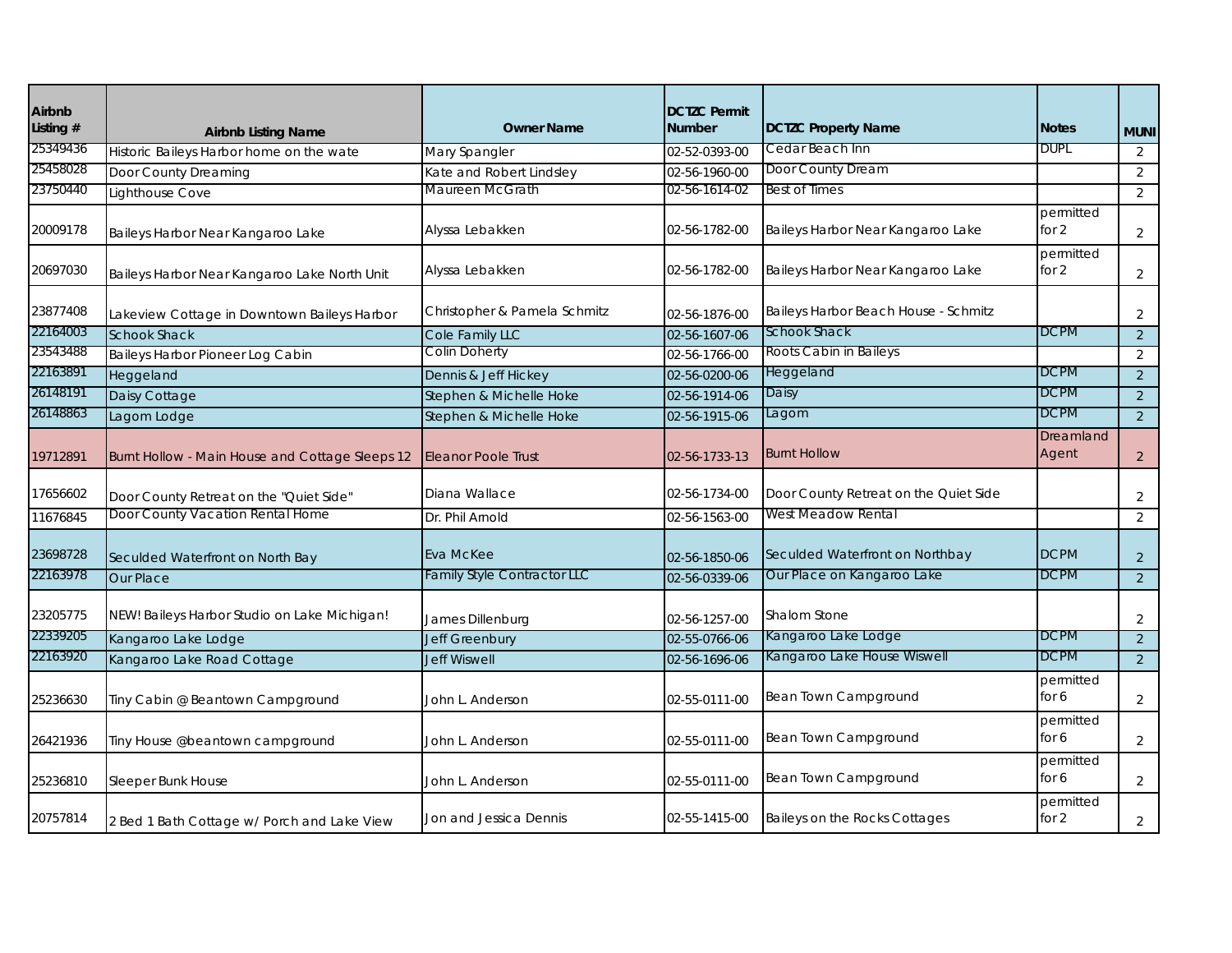| 20756847 | 2 Bed, 1 Bath New, Open Cottage w/ Washer & Dry             | Jon and Jessica Dennis       | 02-55-1415-00 | Baileys on the Rocks Cottages                      | permitted<br>for 2       | $\overline{2}$ |
|----------|-------------------------------------------------------------|------------------------------|---------------|----------------------------------------------------|--------------------------|----------------|
| 8673829  | Door County Cabin in the Woods                              | Karen Berndt                 | 02-56-1564-00 | Door County Cabin in the Woods                     |                          | 2              |
| 8126599  | Tranquil, Sunny 3 Bedroo,/2.5 Bath Condo                    | Karen Berndt                 | 02-56-1564-00 | Door County Cabin in the Woods- Tranquil<br>Condo  | permitted<br>for 2       | $\overline{2}$ |
| 22164047 | Wildwood Beach Home                                         | Laura Thometz                | 02-56-1640-06 | Wildwood Beach Home                                | <b>DCPM</b>              | 2              |
| 22186390 | Baileys Harbor Yellow Home with a View                      | Matt Horton                  | 02-56-1826-00 | <b>Baileys Harbor Yellow House</b>                 | permitted<br>for $3$     | $\overline{2}$ |
| 24420991 | South Lane Cottage #2                                       | Matt Horton                  | 02-56-1826-00 | <b>Baileys Harbor Yellow House</b>                 | permitted<br>for $3$     | 2              |
| 24420171 | South Lane Cottage #1                                       | <b>Matt Horton</b>           | 02-56-1826-00 | Baileys Harbor Yellow House                        | permitted<br>for $3$     | $\overline{2}$ |
| 1254037  | Cedar Creek Lodge (sold) Islandview Lake House              | <b>Michael Servais</b>       | 02-56-1019-00 | Cedar Creek Lodge                                  |                          | 2              |
| 22163997 | Rocky Bottom Lodge                                          | Natalie & Terry McAllister   | 02-56-0885-06 | Rocky Bottom Lodge                                 | <b>DCPM</b>              | $\overline{2}$ |
| 4709576  | Heart of the Door Homestead                                 | Nicole Henquinet             | 02-56-1455-00 | Heart of the Door Homestead, LLC                   |                          | 2              |
| 25126829 | A True Farm House Experience                                | Paul Gray                    | 02-56-1930-00 | A True Farm House Experience                       |                          | $\overline{2}$ |
| 7069697  | Loft • Central • Comfy • Private                            | Sarah and Brian Bonovich     | 02-56-1644-00 | Wooded Lane Guest House                            |                          | $\overline{2}$ |
| 19471677 | <b>Raspberry Fields</b>                                     | Stewart Dawson               | 02-56-1741-00 | Dawson Farm - Ahrens Road                          |                          | 2              |
| 20565326 | Door County Scotland Yard                                   | Thomas and Michele Bronsky   | 02-56-1794-00 | Door County Scotland Yard Haven                    | Permitted<br>for $2$     | $\overline{2}$ |
| 6785263  | Eclectic Modern Farmhouse in Baileys Harbor                 | Tim Raduenz                  | 02-56-1693-00 | BHDC                                               |                          | 2              |
| 22163915 | Kangaroo Lake Retreat                                       | <b>Will Anderson</b>         | 02-56-1543-06 | Kangaroo Lake Retreat                              | <b>DCPM</b>              | $\overline{2}$ |
|          |                                                             |                              |               |                                                    |                          |                |
| 3831684  | New-Private-Secluded Home                                   | Patrick Donley               | 06-56-1521-00 | Donely - 6058 CTH OO                               |                          | 6              |
| 22083085 | Woodwalk Retreat                                            | Andrew and Jillaine Seefeldt | 08-56-1834-00 | Woodwalk Retreat                                   |                          | 8              |
| 21025213 | Comfortable Condo at Beautiful Landmark Resort              | <b>Brian Wiegland</b>        | 08-53-1688-00 | Landmark Resort - Door County Getaways-<br>Wiegand | permitted<br>for 4 units | 8              |
| 23518849 | Check out this Landmark Condo--Clean, Quick<br><b>Book</b>  | <b>Brian Wiegland</b>        | 08-53-1688-01 | Landmark Resort - Door County Getaways-<br>Wiegand | permitted<br>for 4 units | 8              |
| 18287078 | Serene 1 Bed 1 Bath Condo w/ Woods View                     | <b>Brian Wiegland</b>        | 08-53-1688-00 | Landmark Resort - Door County Getaways-<br>Wiegand | permitted<br>for 4 units | 8              |
| 18286289 | Remodeled 1 Bed 1 Bath ADA Condo w/ Wood Vie Brian Wiegland |                              | 08-53-1688-00 | Landmark Resort - Door County Getaways-<br>Wiegand | permitted<br>for 4 units | 8              |
| 15399898 | Relaxing Waterfront Door County Lake House                  | Brianne & Barry Tegel        | 08-56-1707-00 | Door County Lake House Tegel                       |                          | 8              |
| 26631795 | Serene Lake Retreat                                         | Natalia Luque                | 08-53-1929-00 | Landmark Luque Unit 1232                           |                          | 8              |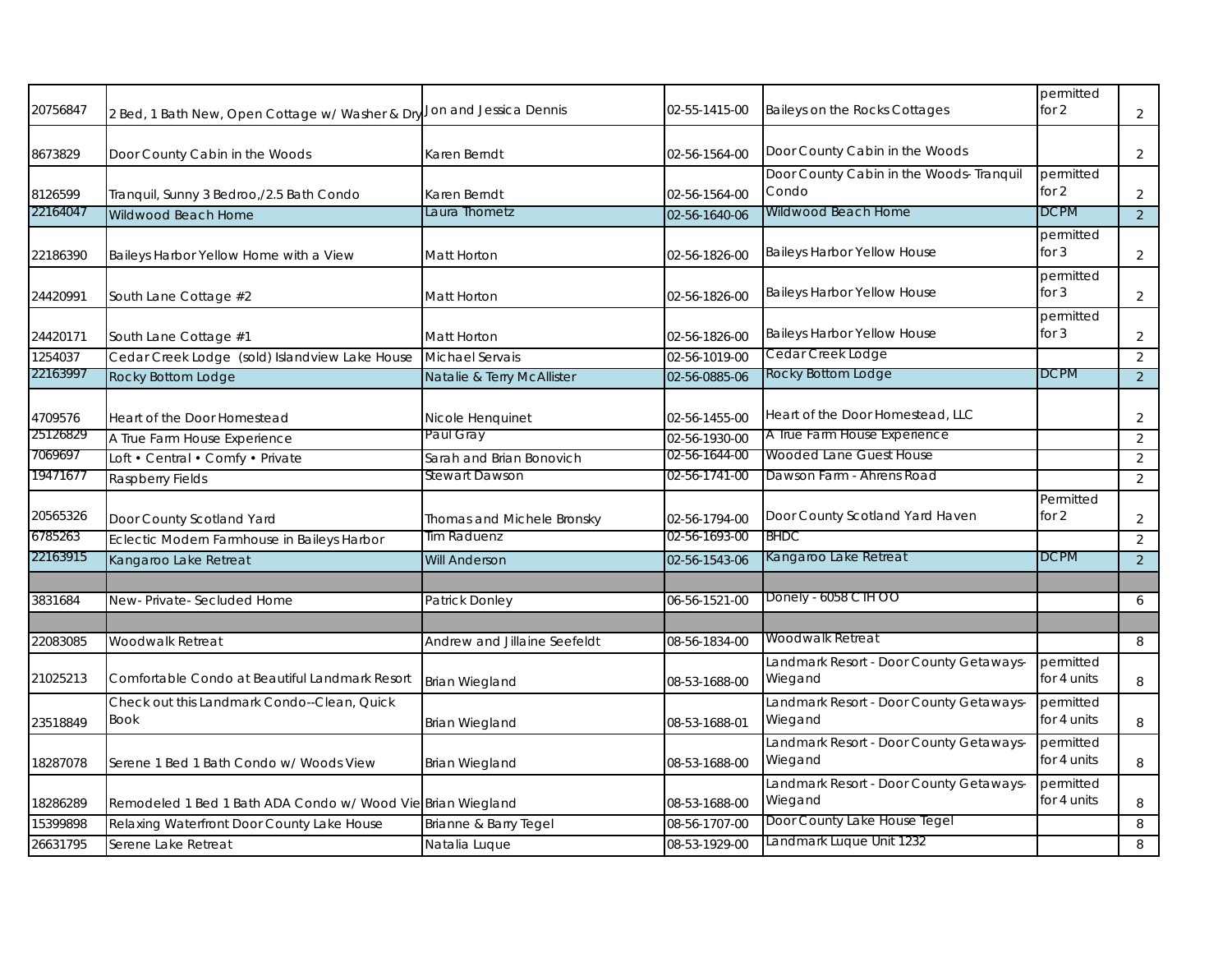| 7340588  | The Cabin at Plum Bottom                                                   | Chad Luberger/ Marlyn & Pamela Moo 08-56-1284-00 |               | The Treehouse at Plum Bottom/ The<br>Carriage House at Plum Bottom | permitted<br>for two<br>units -<br>owner is<br>hedging<br>bets with<br>three listings | 8      |
|----------|----------------------------------------------------------------------------|--------------------------------------------------|---------------|--------------------------------------------------------------------|---------------------------------------------------------------------------------------|--------|
| 4950769  | The Treehouse at Plum Bottom                                               | Chad Luberger/ Marlyn & Pamela Moo 08-56-1284-00 |               | The Treehouse at Plum Bottom/ The<br>Carriage House at Plum Bottom | permitted<br>for two<br>units -<br>owner is<br>hedging<br>bets with<br>three listings | 8      |
| 8163799  | The Cottage at Plum Bottom                                                 | Chad Luberger/ Marlyn & Pamela Moo 08-56-1284-00 |               | The Treehouse at Plum Bottom/ The<br>Carriage House at Plum Bottom | permitted<br>for two<br>units -<br>owner is<br>hedging<br>bets with<br>three listings | $\, 8$ |
| 16213355 | Newly Renovated Waterview 1 Bedroom 1 bath Co Christopher and Sara Spencer |                                                  | 08-53-1686-00 | Landmark Resort - Units 1225 -1220 - Spencer                       | permitted<br>for 2                                                                    | 8      |
| 16462773 | Relaxing 1 Bedroom 1 Bathroom Condo                                        | Christopher and Sara Spencer                     | 08-53-1686-00 | Landmark Resort - Units 1225 -1220 - Spencer for 2                 | permitted                                                                             | 8      |
| 19123032 | O.B.P. Kornerstone Unit                                                    | Claire & Frank Murphy                            | 08-59-1233-00 | Off the Beaten Path                                                | permitted<br>for 4 units                                                              | 8      |
| 19120828 | O.B.P. Wildside Unit                                                       | Claire & Frank Murphy                            | 08-59-1233-00 | Off the Beaten Path                                                | permitted<br>for 4 units                                                              | 8      |
| 19117481 | O.B.P. Baliwick Unit                                                       | Claire & Frank Murphy                            | 08-59-1233-00 | Off the Beaten Path                                                | permitted<br>for 4 units                                                              | 8      |
| 19119678 | O.B.P. Bunk Unit                                                           | Claire & Frank Murphy                            | 08-59-1233-00 | Off the Beaten Path                                                | permitted<br>for 4 units                                                              | 8      |
| 24130622 | The Lodge                                                                  | Dale La Violette                                 | 08-55-0133-00 | Cottage Retreat                                                    | permitted<br>for 6                                                                    | 8      |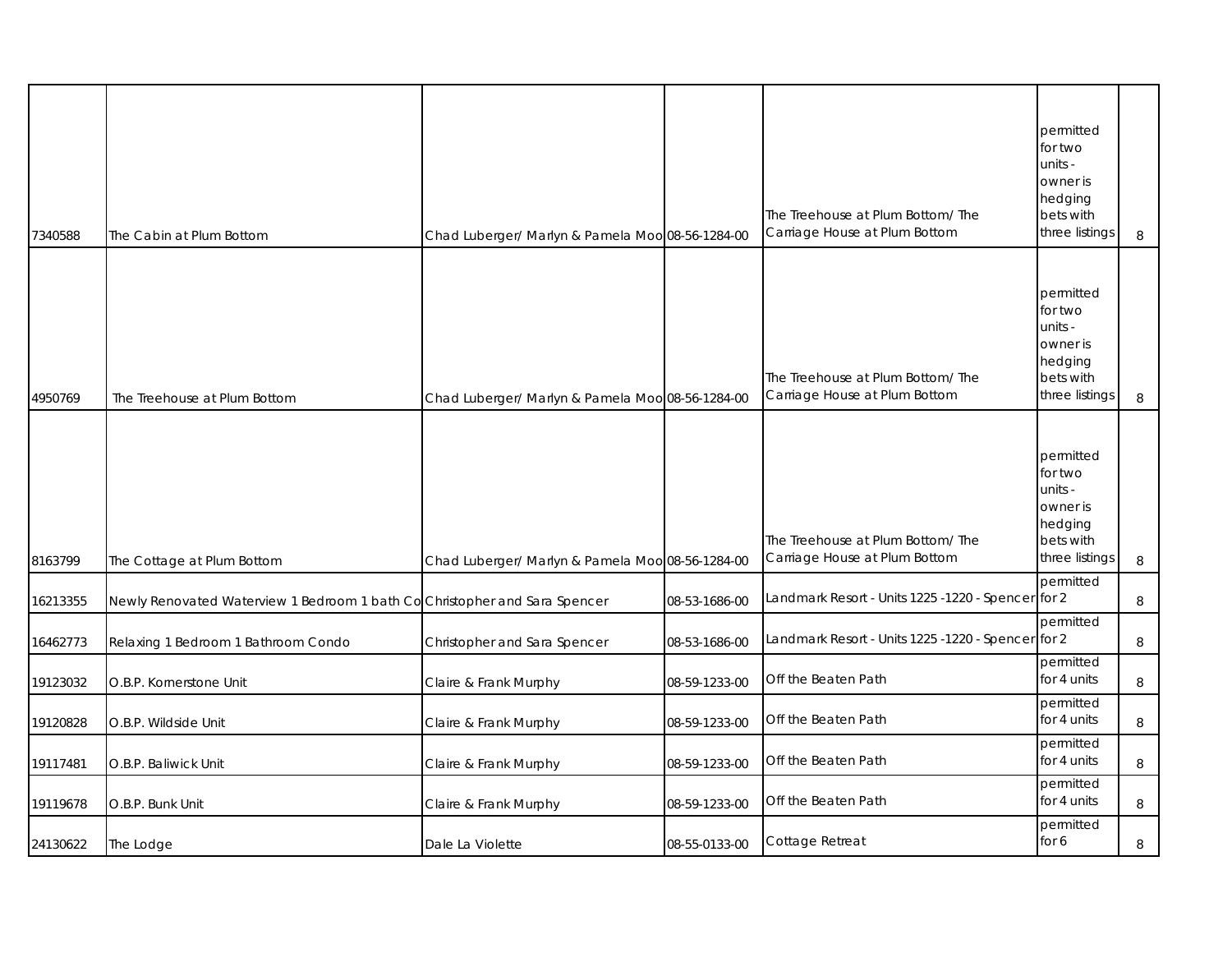| 2216401  | <b>Sunset Sanctuary</b>                                                | Daniel & Wanda Kupsco                              | 08-56-1566-06 | <b>Sunset Sanctuary</b>                                 | <b>DCPM</b>              | 8      |
|----------|------------------------------------------------------------------------|----------------------------------------------------|---------------|---------------------------------------------------------|--------------------------|--------|
| 23543379 | Clean Cozy Landmark Condo--Book Now                                    | David Buker                                        | 08-53-1848-00 | Landmark Buker                                          |                          | 8      |
| 22339046 | <b>Ohlson Chateau</b>                                                  | David Ohlson - Charles Chilcote                    | 08-56-0729-06 | Ohlson Chateau                                          | <b>DCPM</b>              | 8      |
| 24133770 | Bluff Cottage Sunsets NEW CONSTRUCTION Egg<br>Harbor                   | Gail Bergman                                       | 08-56-1874-00 | <b>Bluff Cottage</b>                                    | permitted<br>for 4 units | 8      |
| 14613779 | Gorgeous Waterview 2 Bedroom 1 Bath Condo!                             | Island Winds LLC - Kristin Van Drisse              | 08-53-1671-00 | Landmark Resort-Unit 307- Island Winds LLC              |                          | 8      |
| 27426270 | <b>Bay View at the Landmark Resort</b>                                 | <b>Dean Hellwig</b>                                |               |                                                         |                          | 8      |
| 22011733 | Big discount on Landmark Resort rates on 1BR<br>condo                  | Jewelette Neary                                    | 08-53-1817-00 | Landmark Resort- Neary                                  | permitted<br>for $2$     | 8      |
| 21595419 | Big discount off Landmark Rates on beautiful<br>condo                  | Jewelette Neary                                    | 08-53-1817-00 | Landmark Resort-Neary                                   | permitted<br>for $2$     | 8      |
| 1595111  | <b>Beautiful Waterview Condo</b>                                       | Kathlyn Geracie                                    | 08-53-1689-00 | Landmark Resort- Beautiful Water View<br>Condo          |                          | 8      |
| 20123459 | NEW! 2BR Egg Harbor House on 2 Acres!                                  | Kerri Zergoski                                     | 08-56-1768-00 | Lodge 42                                                |                          | 8      |
| 3238045  | Quaint Door County Haven                                               | Mark Lorenzo                                       | 08-53-1832-00 | Landmark Resort Lorenzo                                 |                          | 8      |
| 6677520  | Sunset Bluff Getaway in Egg Harbor                                     | Michael & Christina Hauge                          | 08-53-0384-00 | Sunset Bluff Condo - Unit 2- Hauge                      |                          | 8      |
| 7989119  | Breathtaking Water View Condo                                          | Michael and Leigh Dicks                            | 08-53-1554-00 | Landmark Resort - Dicks Rental                          |                          | 8      |
| 24351064 | Nautical Theme 1 Bed 1 Bath Condo w/ Waterview                         | <b>Michael White</b>                               | 08-53-1834-07 | Landmark Resort White                                   |                          | 8      |
| 16987204 | Relaxing Nostalgic Log Home "Green Apple Lodge"                        | Patricia Culliton                                  | 08-56-1715-00 | Green Apple Lodge                                       |                          | 8      |
| 17748137 | Egg Harbor Cottage on the Waters of Green Bay                          | Patti Jo Hedeen                                    | 08-55-0302-00 | Sunset on Bay Shore                                     |                          | 8      |
| 13606442 | Cozy Farmhouse Studio                                                  | Renee Schwaller and Steve Beaudot                  | 08-56-1649-00 | Farmhouse Studio                                        |                          | 8      |
| 22163874 | Fox Den                                                                | Robert J & Michele M Fox                           | 08-56-0823-06 | Fox Den                                                 | <b>DCPM</b>              | $\, 8$ |
| 13479701 | Our Piece of the Door                                                  | Roby Onan                                          | 08-53-1652-00 | -andmark Resort - Our Piece of the Door -<br>Onan #3224 |                          | 8      |
| 22164041 | Whitestone at the Water                                                | Sara Steinhardt & Jon Chapman                      | 08-56-1316-06 | Whitestone at the Water                                 | <b>DCPM</b>              | 8      |
| 19190730 | Newly Updated! 2 Bed/1 Ba Family Friendly Resort                       | Scott & Wendy Schultz                              | 08-53-1626-00 | Landmark Resort - Schultz                               | permitted<br>for $2$     | 8      |
| 12896781 | Renovated! 2 Bedroom/1 ba Family Friendly Resort Scott & Wendy Schultz |                                                    | 08-53-1626-00 | Landmark Resort - Schultz                               | permitted<br>for 2       | 8      |
| 26397865 | 2 Bedroom, 1 Bath Condo overlooking lake                               | Jon Pesek                                          | 08-56-1856-00 | Ladnmark Resort Pesekq                                  |                          | 8      |
| 27162097 | Cozy Condo 3 Minutes To Downtown Egg Harbor,<br>Beach                  | Good Faith Financial                               | 08-53-1970-07 | Landmark Resort Good Faith Financial                    |                          | 8      |
| 16751564 | Leaf House Door County                                                 | Sean and Cami Wright                               | 08-53-1699-00 | Landmark Resort Unit 2317 - Leaf House<br>Door County   |                          | 8      |
| 18324472 | 1 Bed 1 Bath Condo Close to Pool and Amenities                         | Susan & Richard Geils                              | 08-53-1716-00 | Landmark Geils                                          |                          | 8      |
| 25729564 | Pebble Beach House                                                     | Edgar and Nancy Muenzer TRUST - Victo08-56-1962-00 |               | Pebble Beach House                                      |                          | 8      |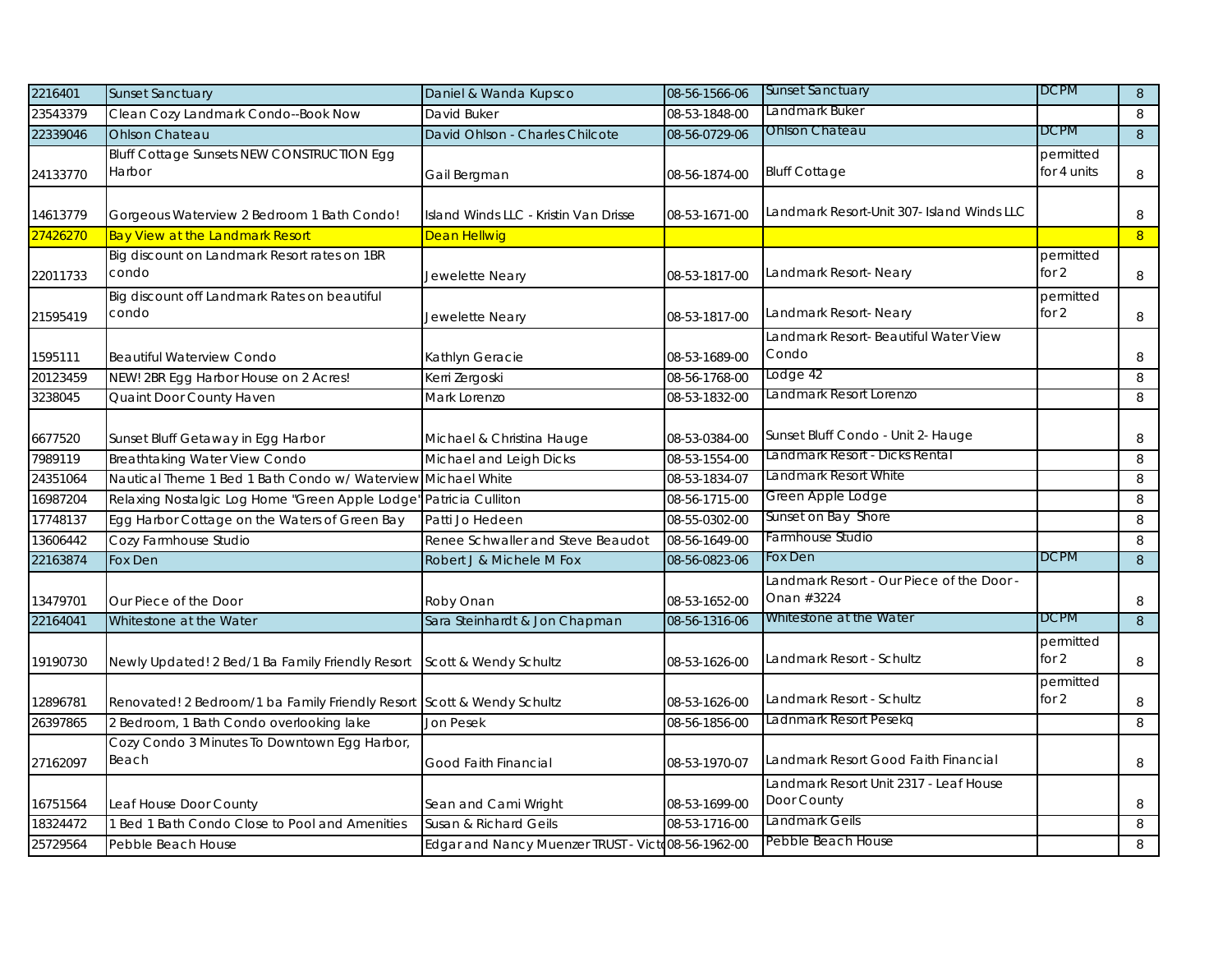| 17527605 | 2 Bed 2 Bath Condo w/ Pool Access                                       | Will Pflum                     | 08-53-1684-00 | Landmark Resort Pflum               |             | 8              |
|----------|-------------------------------------------------------------------------|--------------------------------|---------------|-------------------------------------|-------------|----------------|
|          |                                                                         |                                |               |                                     |             |                |
|          |                                                                         |                                |               |                                     | permitted   |                |
| 16911381 | Village Cottage- close to shops, dining, & water                        | A Village Cottage LLC          | 09-55-0735-00 | A Village Cottage LLC               | for 2       | $\,9$          |
|          |                                                                         |                                |               |                                     | permitted   |                |
| 16542621 | Village Cottage - walkable to waterfront and town A Village Cottage LLC |                                | 09-55-0735-00 | A Village Cottage LLC               | for $2$     | 9              |
| 22164009 | Sounds of the Bay                                                       | <b>Brian Fecteau</b>           | 09-56-1725-06 | Sounds of the Bay                   | <b>DCPM</b> | $\overline{9}$ |
|          |                                                                         |                                |               | Awesome Sunset Condo - Ridgewood    |             |                |
| 17121280 | Awesome Sunset Condo                                                    | Christine Crowley              | 09-53-0549-00 | Condo 5                             |             | 9              |
| 19113075 | Awesome Sunset Condo TOO                                                | Claire & Frank Murphy          | 09-53-1445-00 | Awesome Sunset Condo TOO            |             | 9              |
| 13812976 | Egg Harbor Bluffwood House                                              | Claire & Frank Murphy          | 09-56-1232-00 | Blluffwood House                    |             | 9              |
| 22280403 | Lighthouse Place                                                        | Frank & Claire Murphy          | 09-56-1830-00 | Lighthouse Place                    |             | 9              |
| 22163979 | On the Water Escape                                                     | Jan & Craig Bilgen             | 09-55-0817-06 | On the Water Escape                 | <b>DCPM</b> | 9              |
| 22846687 | <b>Bay Tree Loft</b>                                                    | <b>Jill Sommers</b>            | 09-56-1839-00 | <b>Bay Tree Loft</b>                |             | 9              |
| 23769295 | <b>Church Street House</b>                                              | Kaaren Northrup - SWNKCN LLC   | 09-56-1881-16 | <b>Church Street House</b>          |             | 9              |
| 13589290 | Egg Harbor Log Cabin                                                    | Karen Berndt                   | 09-56-1646-00 | Egg Harbor Log Cabin                |             | 9              |
|          |                                                                         |                                |               |                                     | permitted   |                |
| 15922477 | Treehouse Appartment                                                    | Kathy Navis                    | 09-53-1576-00 | <b>Sunset View Apartment</b>        | for $4$     | 9              |
|          |                                                                         |                                |               |                                     | permitted   |                |
| 9602336  | Downstown Sunset View Apartment                                         | Kathy Navis                    | 09-53-1576-00 | <b>Sunset View Apartment</b>        | for $4$     | 9              |
|          |                                                                         |                                |               |                                     | permitted   |                |
| 20770425 | Green Door Inn Unit #5                                                  | Kathy Navis                    | 09-53-1576-01 | Sunset View Apartment               | for $4$     | 9              |
|          |                                                                         |                                |               |                                     | permitted   |                |
| 20771252 | Green Door Inn Unit #6                                                  | Kathy Navis                    | 09-53-1576-02 | Sunset View Apartment               | for $4$     | 9              |
|          |                                                                         |                                |               |                                     |             |                |
| 20975595 | Point Beach House ~ Waterfront, 4 bedrooms                              | Mary Zeller                    | 09-56-1882-00 | Point Beach Home                    |             | 9              |
| 23697711 | Scenic Home in Egg Harbor                                               | Massoud Maleki                 | 09-56-1086-06 | Scenic Home in Egg Harbor           | <b>DCPM</b> | 9              |
| 11512240 | Gorgeous View ~ Walk to Town                                            | Melanie and Richard Parsons    | 09-53-1609-00 | Ridgewood Bluff Condo - Parson      |             | 9              |
| 22339056 | White Cliff Cottage                                                     | Michael & Dawn McCole          | 09-56-0894-06 | White Cliff Cottage                 | <b>DCPM</b> | $\mathsf{q}$   |
|          |                                                                         |                                |               |                                     |             |                |
| 25305032 | Meadow Ridge of Door County                                             | Nancy Droschlogan              | 09-59-1547-00 | Meadow Ridge Timeshare - Drolshagen |             | $\,9$          |
|          |                                                                         |                                |               |                                     |             |                |
| 17097048 | Meadow Ridge Door County -                                              | Peri Jackson                   | 09-59-1717-00 | Meadow Ridge Timeshare Jackson      |             | 9              |
| 27284807 | <b>Meadow Ridge Resort with Aquatics Park</b>                           |                                |               |                                     |             | 9              |
| 25688306 | Modern, updated, Door County condo with pool!                           | Michael and Georgina Styke     | 09-53-1959-00 | Anchorage Condo - Style             |             |                |
|          |                                                                         |                                |               |                                     | permitted   |                |
| 22446412 | Egg Harbor Hideaway                                                     | RME Holdings - Robert Esposito | 09-56-1780-00 | Egg Harbor Hideaway                 | for 2       | 9              |
| 525258   | Quiaint Cozy A-Frame in Door County                                     | Tim & Kristin Mahoney          | 09-56-1308-00 | Quaint Cozy A-Frame                 |             | $\overline{9}$ |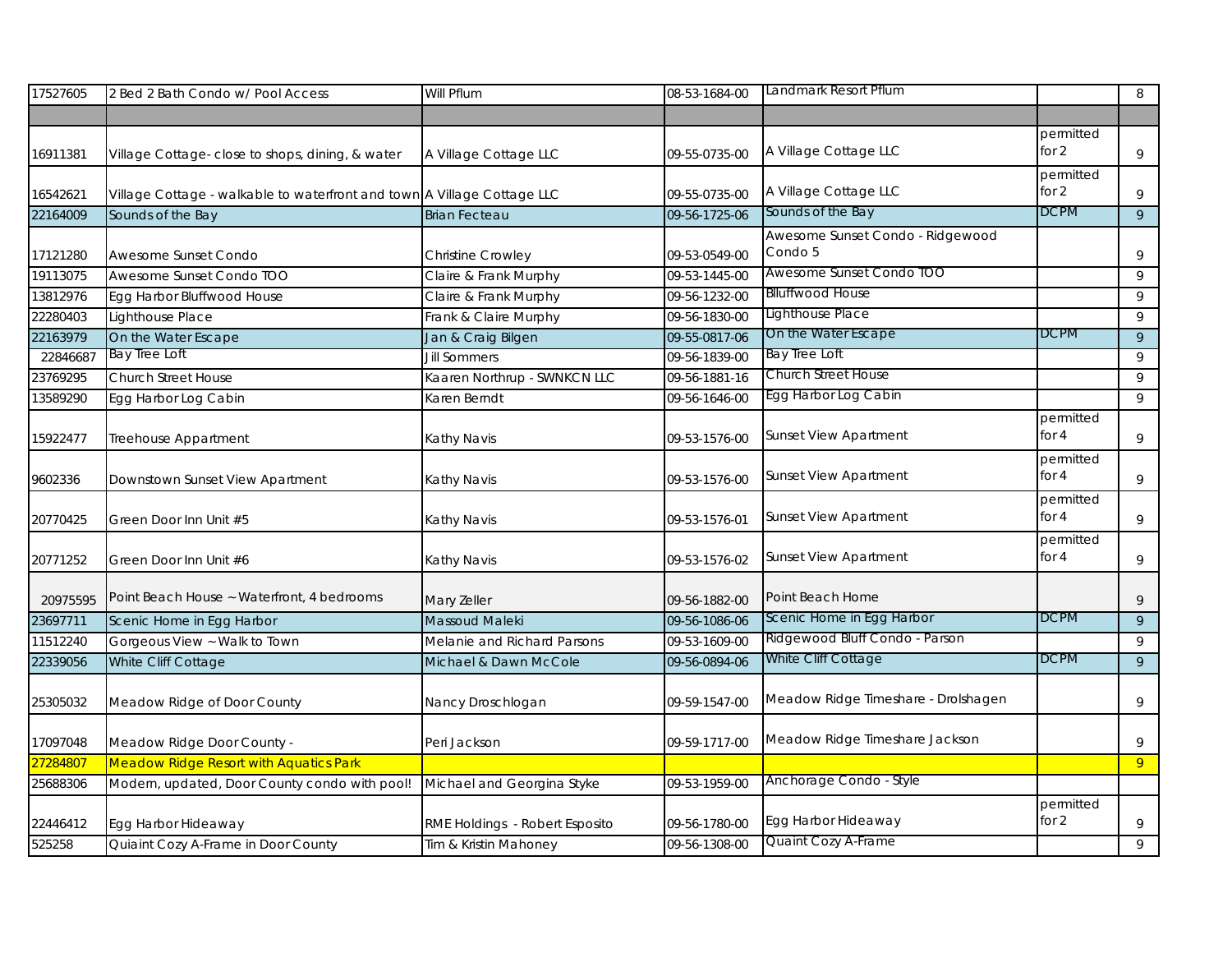| 26845261 | NEW! Cozy Ephraim 'Cedar Cottage' w/Private<br>Deck!              | Deborah Eckert                    | 11-55-0680-00 | Park Place Cottages                     | permitted<br>for $5$ | 11 |
|----------|-------------------------------------------------------------------|-----------------------------------|---------------|-----------------------------------------|----------------------|----|
| 26845402 | NEW! Updated Ephraim 'Pine Cottage' w/ Deck!                      | Deborah Eckert                    | 11-55-0680-00 | Park Place Cottages                     | permitted<br>for $5$ | 11 |
| 26845264 | NEW 'The Carriage House' Walk to Peninsula St Park Deborah Eckert |                                   | 11-55-0680-00 | Park Place Cottages                     | permitted<br>for $5$ | 11 |
| 26845266 | NEW! 'Butternut Cottage' in Central Door County!                  | Deborah Eckert                    | 11-55-0680-00 | Park Place Cottages                     | permitted<br>for $5$ | 11 |
| 26845401 | NEW! 'Cherry Cottage' near Peninsula State Park!                  | Deborah Eckert                    | 11-55-0680-00 | Park Place Cottages                     | permitted<br>for $5$ | 11 |
| 24993392 | Remodeled Ephraim cottage 500' from the water!                    | 3039 Cedar Street LLC             | 11-56-1763-02 | Ephraim Cottage - 3039 Cedar Street LLC |                      | 11 |
| 22163819 | <b>BD Thorp House</b>                                             | <b>BD Thorp</b>                   | 11-56-0809-06 | Ihorpe House, Ihe                       | <b>DCPM</b>          | 11 |
| 26892652 | Ephraim Home.                                                     | David Vartanian                   | 11-56-1088-00 | Vartanian - 3235 Holand Rd              |                      |    |
| 24052610 | Natures Window                                                    | <b>Bill Anderson</b>              | 11-56-1958-00 | Natures Window                          |                      | 11 |
| 26020618 | Norra Skogen * (REDUCED to \$700nt WEEK 8/12-19)                  | <b>Brian &amp; Amanda Jenkins</b> | 11-56-1407-02 | Norra Skogen                            | Lundquist            | 11 |
| 26020658 | Deer Path Cottage                                                 | <b>James Shatto</b>               | 11-56-1342-02 | Deer Path Cottage                       | Lundquist            | 11 |
| 24734764 | Pine Grove Resort Family Suite                                    |                                   |               | Pine Grove Resort                       |                      | 11 |
| 20916442 | NEW! 3BR Ephraim House w/ Harbor Views!                           | Carol S Corbett                   | 11-56-1806-00 | Harbor View Ephraim - Corbett           |                      | 11 |
| 22164019 | The Beach                                                         | Chris & Kirsten Bungener          | 11-56-0954-06 | The Beach                               | <b>DCPM</b>          | 11 |
| 13549163 | Rustic Elegance                                                   | Daniel & Laurel Simons            | 11-56-1656-00 | Elegant Home in Ephraim                 |                      | 11 |
| 13769377 | <b>Hollis House</b>                                               | Daniel & Lori Schwefel            | 11-56-1659-00 | <b>Hollis House</b>                     |                      | 11 |
| 22163944 | Kulma Cottages 3                                                  | Gregg & Janice Kulma              | 11-55-0279-06 | Kulma Cottages                          | <b>DCPM</b>          | 11 |
| 22163929 | Kulma Cottages 1                                                  | Gregg & Janice Kulma              | 11-55-0279-06 | Kulma Cottages                          | <b>DCPM</b>          | 11 |
| 22163935 | Kulma Cottages 2                                                  | Gregg & Janice Kulma              | 11-55-0279-06 | Kulma Cottages                          | <b>DCPM</b>          | 11 |
| 22163987 | Park's Edge Lakeshore Home                                        | Jacob and Greta Odders            | 11-56-1818-06 | Parks Edge Lakeshore Beach House        | <b>DCPM</b>          | 11 |
| 24734764 | Pine Grove Family Suite                                           | Prime Sites of Door County LLC    | 11-51-0059-00 | <b>Pine Grove Resort</b>                |                      | 11 |
| 26892652 | Ephraim Home.                                                     | David Vartanian                   | 11-56-1088-00 | Vartanian - 3235 Holand Rd              |                      | 11 |
| 13549099 | 2 BD Ephraim Condo - Great Lawn and Private<br>Beach              | <b>Priscilla Beadell</b>          |               |                                         |                      | 11 |
| 7746988  | #1 Peninsula Park and Island View                                 | James Lindbloom                   | 11-56-1558-00 | Peninsula Park and Island View          | permitted<br>for $2$ | 11 |
| 7833318  | #2 Peninsula Park and Island View                                 | James Lindbloom                   | 11-56-1558-00 | Peninsula Park and Island View          | permitted<br>for 2   | 11 |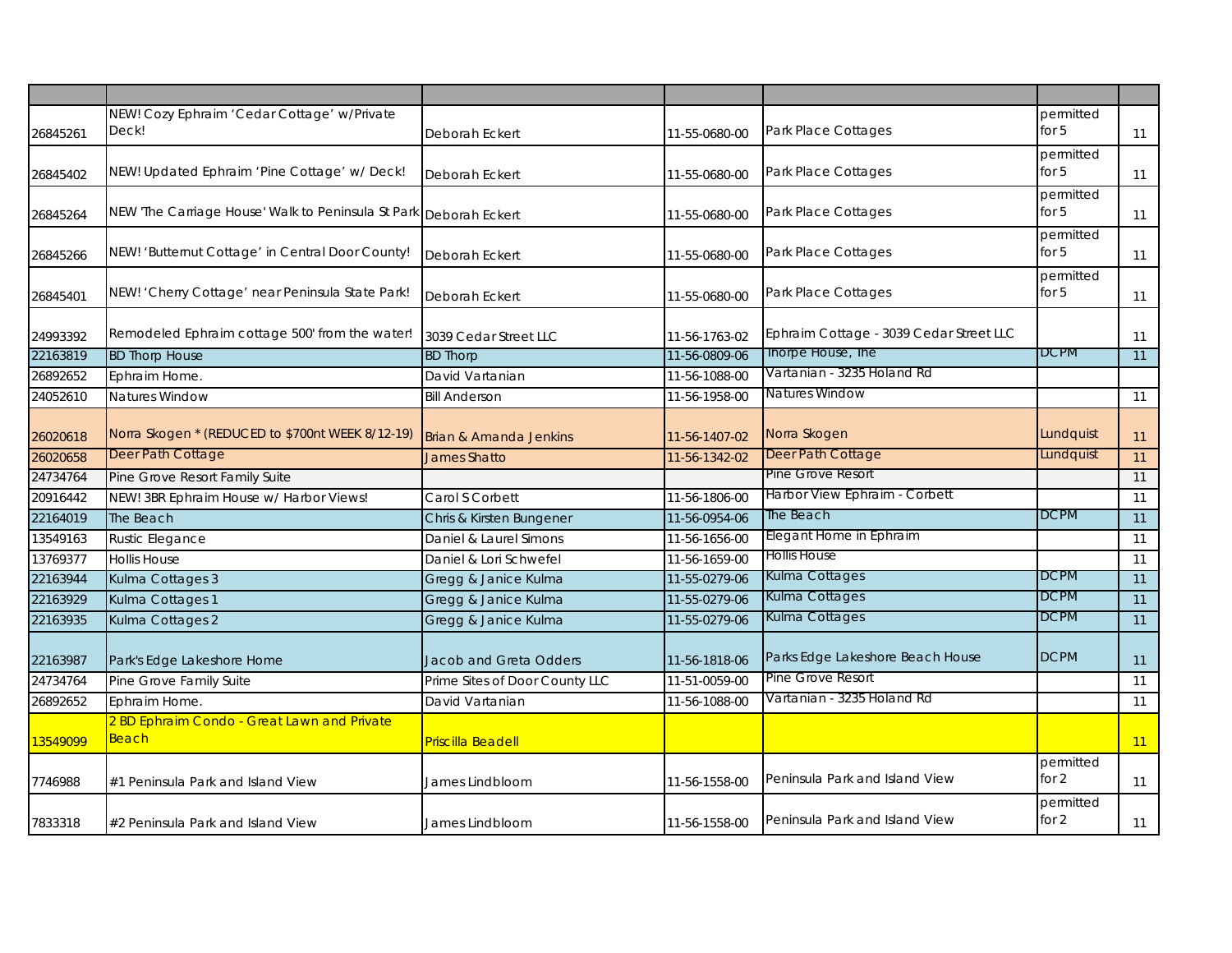| 22750642 | Bright Modern Guest Room in a Perfect Location                  | Laurel Ciohon                    | 11-56-1853-00 | Ephraim Modern Guesthouse - Ciohon    |             | 11              |
|----------|-----------------------------------------------------------------|----------------------------------|---------------|---------------------------------------|-------------|-----------------|
| 22163826 | Cedar Barn                                                      | Jennifer & Bjorn Larson          | 11-56-1635-06 | Cedar Barn Rental                     | <b>DCPM</b> | 11              |
| 2233731  | Cedar Glen                                                      | John & Rachel Rothschild         | 11-55-0758-06 | Cedar Glen                            | <b>DCPM</b> | 11              |
| 22339193 | Coral Hill Cottage                                              | Leslee and Morrie Goldman        | 11-56-1258-06 | Coral Hill Cottage                    | <b>DCPM</b> | 11              |
| 22337321 | <b>Hilltop Haven</b>                                            | <b>Nick Hilmer</b>               | 11-56-1336-06 | <b>Hilltop Haven</b>                  | <b>DCPM</b> | 11              |
| 22163846 | <b>Bayview Cottage</b>                                          | Parks Edge Lakeshore LLC         | 11-55-0411-06 | Parks Edge Cottages                   | <b>DCPM</b> | 11              |
| 22163964 | Moravia Bluff Nest                                              | Phil & Alison Tatlow             | 11-56-1568-06 | Moravia Bluff Nest                    | <b>DCPM</b> | 11              |
| 22163982 | Parksedge lakeshore cottage                                     | <b>Rick Wegman</b>               | 11-56-1498-06 | <b>Bayview Cottage</b>                | <b>DCPM</b> | 11              |
| 23698434 | Ephraim Boat House                                              | <b>Robert and Nicole Collins</b> | 11-56-1708-06 | <b>Ephraim Boat House</b>             | <b>DCPM</b> | 11              |
| 22163862 | Cottage on Townline                                             | <b>Roy Elquist</b>               | 11-56-1069-06 | Townline                              | <b>DCPM</b> | 11              |
| 22163884 | <b>Harbor House</b>                                             | <b>Windsor McCutcheon</b>        | 11-56-1724-06 | Harbor House on North Shore           | <b>DCPM</b> | 11              |
|          |                                                                 |                                  |               |                                       |             |                 |
| 22163831 | Cottage Row on the Rocks                                        | Apfelbach Family Trust, LLC      | 12-56-1494-06 | Cottage Row on the Rocks              | <b>DCPM</b> | 12              |
|          | NEW! Custom 3BR Home 3 Min from Fish Creek                      |                                  |               |                                       |             |                 |
| 23254660 | Harbor                                                          | <b>Beth Ciesar</b>               | 12-56-1858-00 | <b>Bluff Barn</b>                     |             | 12              |
| 22163840 | A Rileys Retreat                                                | Bryan and Tracy Bigari           | 12-56-1482-06 | A Rileys Retreat                      | <b>DCPM</b> | $\overline{12}$ |
| 24854290 | Newly Furnished Home Close to Everything, 5 Acres Chris Warecki |                                  | 12-56-1887-00 | <b>Highland House</b>                 |             | 12              |
|          | NEW Family-Friendly Fish Creek 'Cape House'                     |                                  |               | Eckert Vacation Home - Cape Cod House |             |                 |
| 26845405 | w/Yard                                                          | Deborah, Carl & Joan Eckert      | 12-56-0679-00 | Fish Creek                            |             | 12              |
|          | NEW! 'Cliff Cottage' Door County Home-Walk to                   |                                  |               |                                       |             |                 |
| 24376818 | Bay!                                                            | Cottage Row LLC - Karen Ciesar   | 12-53-1262-00 | Cliff Cottage                         |             | 12              |
| 22337308 | <b>Across the Pond</b>                                          | Cristina Benson                  | 12-56-1290-06 | <b>Across the Pond</b>                | <b>DCPM</b> | $\overline{12}$ |
| 23583416 | Fish Creek Retreat                                              | Don Rubin                        | 12-56-0645-00 | Fish Creek Retreat                    |             | 12              |
| 19030700 | The Retreat on Fish Creek the Lowers                            | <b>Fish Creek Cottages LLC</b>   | 12-56-1690-06 | Cottages on Fish Creek, The           |             | $\overline{12}$ |
| 10015145 | Lawler Guest House                                              | Greg and Dan Lawler              | 12-56-1573-00 | Lawler Guest House                    |             | 12              |
| 13496429 | Cedarwood Vacation Home                                         | Jay and Carla Marr               | 12-55-0778-00 | Cedarwood Marr                        |             | 12              |
| 5123586  | Relax & Refocus at Hesed House                                  | Jerry & Jane Noskowiak           | 12-56-1446-00 | Hesed House                           |             | 12              |
| 20308419 | Luxury tri-Level Condo Downtown Fish Creek                      | Jonathan Glapa                   | 12-53-1791-00 | Luxury Tri-Level Fish Creek - Glapa   |             | 12              |
| 15634038 | Brookpoint Condo 2 BR, 2 BA                                     | Karen Berndt                     | 12-53-1681-00 | Brook Point Condo #5- Berndt          |             | 12              |
| 22163970 | Maple Grove Cottage                                             | Maple Grove Cottage LLC          | 12-56-1330-06 | Maple Grove Cottage                   | <b>DCPM</b> | 12              |
| 21125448 | Peaceful getaway in Fish Creek                                  | Mary Gunderson                   | 12-53-1423-00 | Northhaven Gunderson                  |             | 12              |
| 5278540  | Irish Hospitality in Fish Creek WI                              | Megan O'Meara                    | 12-54-0685-00 | O'Meara's Cottage Loft                |             | 12              |
| 1894636  | Cedar Creek Lodge II                                            | Michael Servais                  | 12-56-1357-00 | Cedar Creek Lodge #2                  |             | 12              |
| 22163833 | Eagle Harbor View                                               | Nancy Claypool                   | 12-56-1570-06 | Eagle Harbor View                     | <b>DCPM</b> | 12              |
| 26149128 | <b>Button Marsh Farm</b>                                        | David Harris                     | 12-56-1919-06 | <b>Button Marsh Farm</b>              | <b>DCPM</b> | 12              |
| 24189891 | The Creekside Cottage on Fish Creek                             | Patricia Culliton                | 12-53-1890-00 | Creekside Cottage                     |             | 12              |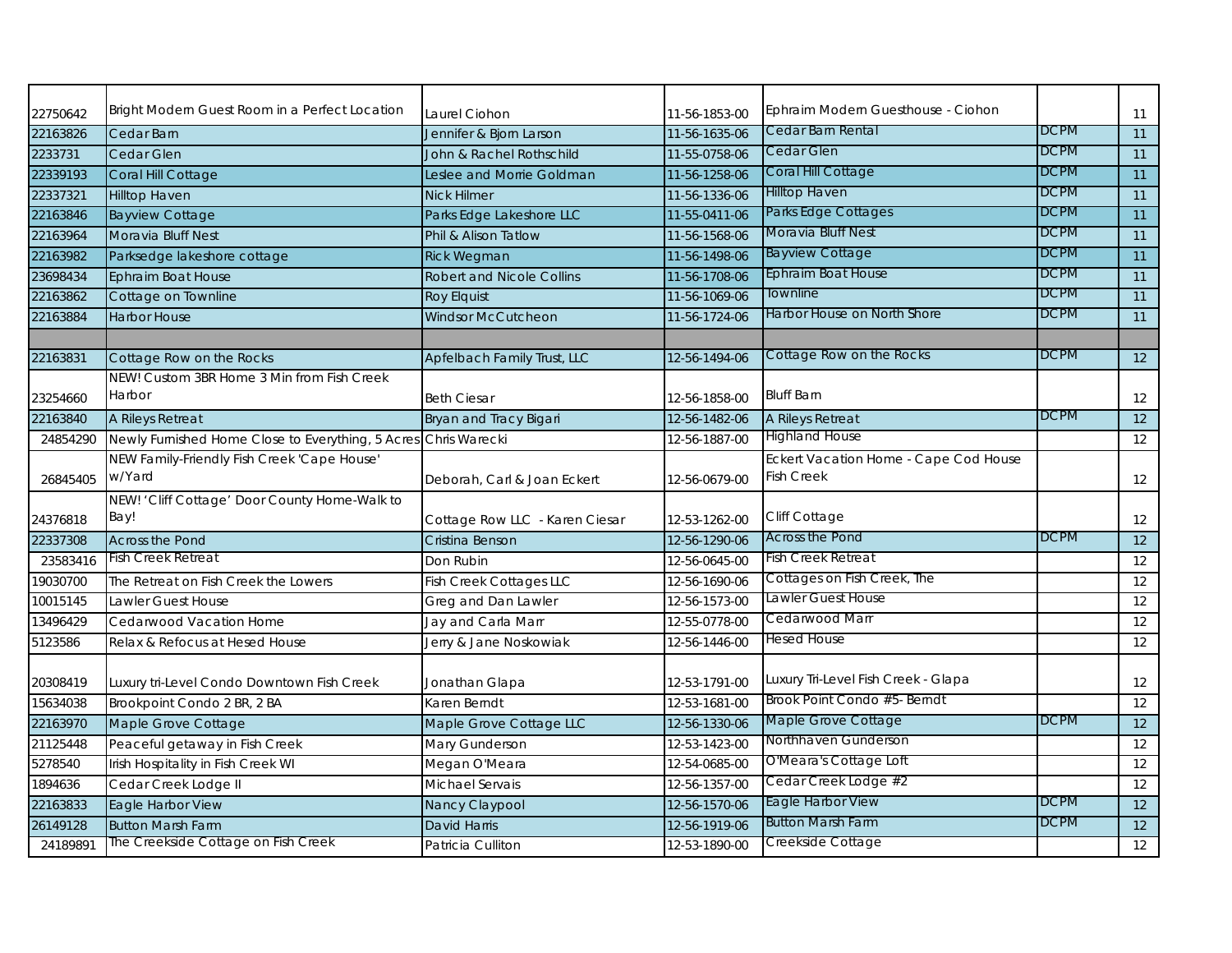| 22163877             | <b>Gibraltar House</b>                                              | Paul & Amy Devine                    | 12-56-1439-06                  | <b>Gibraltar House</b>                      | <b>DCPM</b>       | 12              |
|----------------------|---------------------------------------------------------------------|--------------------------------------|--------------------------------|---------------------------------------------|-------------------|-----------------|
| 12964179             | Fish Creek, WI: Sweet log cabin & meditation paths Robin Bienemann  |                                      | 12-56-1665-00                  | Sweet Log Cabin Bienneman                   |                   | 12              |
| 26007168             | Evergreen                                                           | Carol Vande Walle                    | 12-50-0387-00                  | Peninsula Park View                         |                   | 12              |
| 22015884             | Julies Park Café Suite                                              | Sandra Salomon                       | 12-50-1042-00                  | Julies Park Café and Motel                  |                   | 12              |
| 23398401             | A Retreat Art Gallery Stay in Door County                           | Wendy Carpenter                      | 12-56-1975-00                  |                                             |                   | 12              |
| 23629319             | <b>Fish Creek Retreat</b>                                           |                                      |                                | 30+ days only                               |                   | 12              |
| 7213011              | Tuckers Retreat                                                     |                                      |                                | 30+ days only                               |                   | 12              |
| 26989763             | <b>Homestead Park House</b>                                         | PDW Rentals LLC                      | 12-56-1801-00                  | Park House                                  |                   | 12              |
| 22268447             | Downtown Fish Creek with a View                                     | Stacey Berndt                        | 12-53-1855-00                  | Downtown Fish Creek with a View - Berndt    |                   | 12              |
| 18941540             | <b>Ellmann House</b>                                                | Steve Ellmann                        | 12-56-0369-00                  | Ellman House                                |                   | 12              |
| 24854290             | Newly Furnished Home Close to Everything, 5 Acres Chris Warecki     |                                      | 12-56-1887-00                  | <b>Highland House</b><br>DC HOME Pachonphai |                   | 12              |
| 1649733              | COZY DC HOME RETREAT IN FISH CREEK, WI                              | Steven Pachonphai                    | 12-56-1692-00                  |                                             |                   | 12              |
| 22339034             | Log Retreat at Fish Creek                                           | William Anderson                     | 12-56-1225-06                  | Log Retreat at Fish Creek                   | <b>DCPM</b>       | 12              |
| 23008138             | Fish Creek Country Resort - I Bedroom Suites                        |                                      |                                |                                             | Wholesaler        | 12              |
| 23709001             | <b>Get Away at Fish Creek</b>                                       |                                      |                                |                                             | <b>Wholesaler</b> | 12              |
| 23233934             | The House on High Rock Creek                                        | Karen L Wagner Trust & Andrew J Lang | 12-56-1938-00                  | House on High Rock Creek                    |                   | 12              |
|                      |                                                                     |                                      | 14-56-1961-00                  | Forestville Hideaway Home                   |                   |                 |
| 26231098             | Forest hideaway Home                                                | Ransom Flanders                      |                                |                                             |                   | 14              |
|                      |                                                                     |                                      |                                | Vans Log Home                               | <b>DCPM</b>       |                 |
| 22164036<br>22163921 | Vans Log Home                                                       | Robert & Marilyn Van Lieshout        | 15-56-0308-06                  | Kangaroo South Shore                        | <b>DCPM</b>       | 15              |
| 25830166             | Kangaroo South Shore                                                | Michael K & Mary Lou H Serchen       | 15-56-1157-06                  | Cottage at Cave Point                       |                   | 15              |
| 25284585             | The Cottage At Cave Point w/ Heated Pool<br>Jacksonport Home        | Michael and Amanda Warecki           | 15-56-1948-00<br>15-56-1944-00 | Jacksonport Home Geitner                    |                   | 15<br>15        |
| 25625710             | Beechwood Lodge                                                     | Robert Geitner                       | 15-56-1956-00                  | Beechwood Lodge Porter                      |                   | 15              |
| 11659022             | Classic Farm House in Egg Harbor (upper unit)                       | Jessica Porter                       | 15-56-1601-00                  | Raduenz 6551 CTH T                          |                   | 15              |
| 14400793             | Door County Lakeside Retreat                                        | <b>Tim Raduenz</b>                   |                                | Lakeside Paradise Slater                    |                   |                 |
|                      |                                                                     | Janet Slater                         | 15-56-1085-00                  |                                             |                   | 15              |
| 9953250              | Door County Country Home                                            |                                      | 27-55-0737-00                  | Door County Country Home                    |                   | 27              |
|                      |                                                                     | Terry Kinney                         |                                |                                             |                   |                 |
| 25447356             | Nasewaupee Trail Log Home                                           | Terry Kinney                         | 27-56-1841-00                  | Nasewaupee Trail Log Home react 5/29/18     |                   | 27              |
| 185416               | Door County Waterfront Cottage                                      | ane Kendig and Elaine Carmichael     | 27-56-1156-00                  | Kendig Snake Island                         |                   | $\overline{27}$ |
| 22163859             | Cabots point                                                        | <b>Cabot's Point Properties LLC</b>  | 27-56-1729-06                  | Cabots Point                                | <b>DCPM</b>       | 27              |
| 25189877             | Quiet Country Shed Surrounded by Nature's Beauty Glen Vander Velden |                                      | 27-56-1912-00                  | Shed, The - Vander Velden                   |                   | 27              |
| 26157331             | English Bluebell Cottage                                            | Reginald Peter Jackson               | 27-56-1955-00                  | English Blubell Cottage                     |                   | 27              |
| 24010019             | Door County Cabin next to working lighthouse                        | Bay Area Property Management LLC     | 27-56-1900-00                  | Door County Cabin next to Lighthouse        |                   | 27              |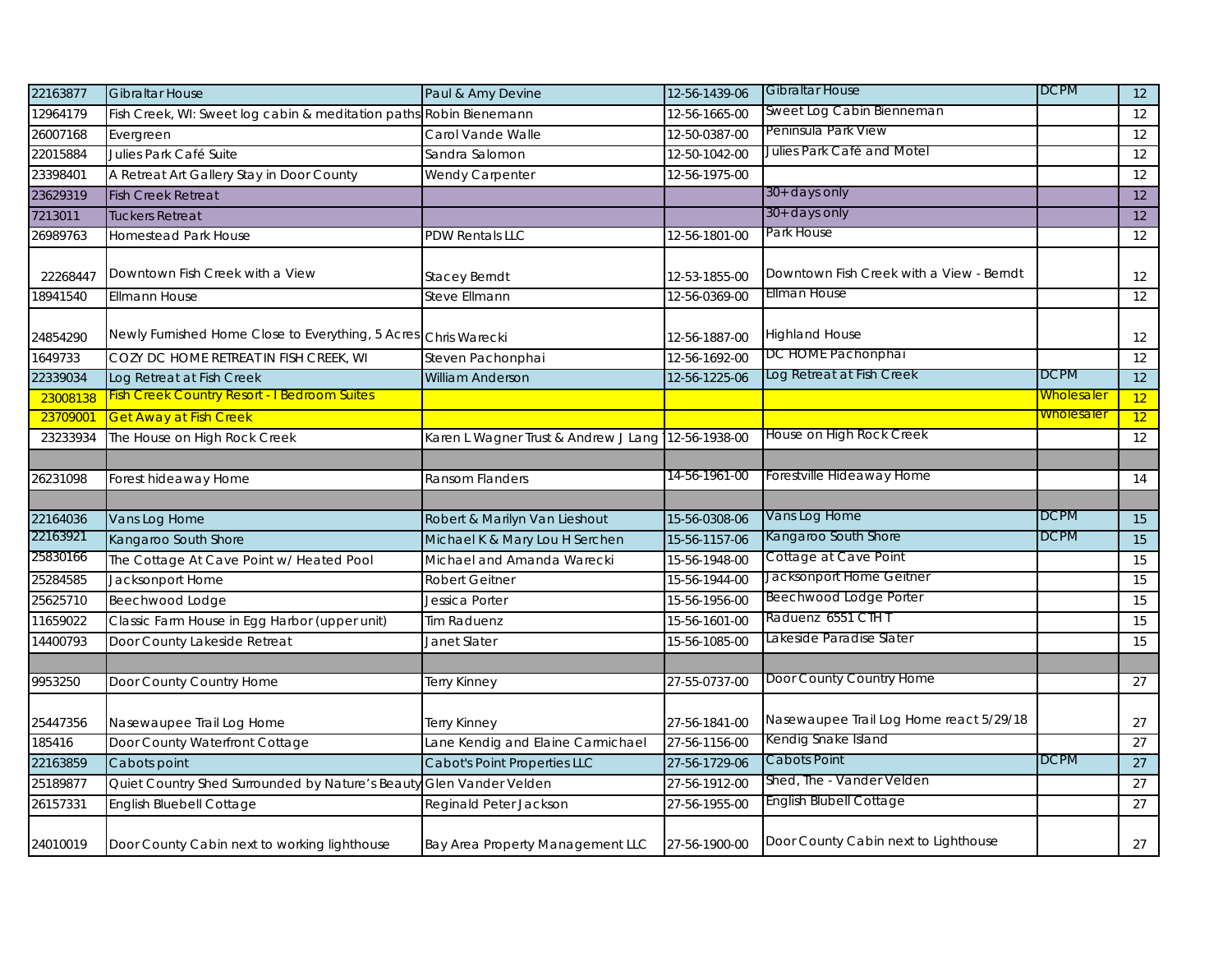| 23881936 | Meredith House                       | Steven C Sullivan                                    | 27-55-0471-00 | Meredith House                              |                                 | $\overline{27}$ |
|----------|--------------------------------------|------------------------------------------------------|---------------|---------------------------------------------|---------------------------------|-----------------|
| 22983752 | Sunrise Cabin on Island              | Claire Miller & Justin Berken                        | 27-56-1861-00 | <b>Big Island</b>                           | permitted<br>for $2$            | 27              |
| 22983092 | Sunset Cabin on Island               | Claire Miller & Justin Berken                        | 27-56-1861-00 | <b>Big Island</b>                           | permitted<br>for 2              | 27              |
| 20512078 | Sunshine's Bayshore Vacation Cottage | Lyle Handeland                                       | 27-56-1796-00 | Sunshine's Bayshore Vacation Cottage        |                                 | 27              |
| 14142417 | Waterfront Cottage on Sturgeon Bay   | Louise Knutter                                       | 27-56-1680-00 | Waterfront Cottage - Knutter                |                                 | 27              |
| 17346242 | Harbor Cottage Retreat               | Ray Ambrosius                                        | 27-56-1723-00 | Harbor Cottage Retreat                      |                                 | 27              |
|          |                                      |                                                      |               |                                             |                                 |                 |
| 6798124  | The Cabbage, a 1969 A frame          | Kimberly Hazen                                       | 32-56-1496-00 | Hazen Cabbage                               |                                 | 32              |
| 17656861 | Schwandt Cottage                     | Georgina Schwandt                                    | 32-55-0177-00 | Schwandt Cottage                            |                                 | 32              |
| 23005364 | <b>Blackberry Acres</b>              | Chad Ewald                                           | 32-56-1847-00 | <b>Blackberry Acres</b>                     |                                 | 32              |
| 26019632 | Lime Kiln Cottage                    | <b>Carol B Sills</b>                                 | 32-56-1107-02 | Old Lime Kiln Cottage                       | Lundquist                       | $\overline{2}$  |
| 26624616 | <b>Hideaway Condominiums</b>         | Bruce Peissig c/o Refik Ozbeck                       | 32-53-1904-00 | Hideaway Condos, The                        | permitted<br>for 2              | $32\,$          |
| 23052847 | Europe Lake Cottage                  | Roman and Claudia Apuzzo                             | 32-56-1849-00 | Europe Lake Cottage-Apuzzo -501 Europe Lake |                                 | 32              |
| 18686076 | Get Ready to hear Welcome Home       | Charlene K Berg                                      | 32-56-1756-00 | Welcome Home- 12625 STH 42                  |                                 | 32              |
| 634251   | Door County Lakefront Cottage        | Diane Christell                                      | 32-56-1250-00 | Door County Lakefront Cottage               |                                 | 32              |
| 9818691  | Charming 1880's Log Cabin            | Terry & Kermit Bott                                  | 32-55-0770-00 | Doc's Hideaway                              |                                 | 32              |
| 24307299 | Sister Bay Log Home with a View      | Van Moreau Properties LLC                            | 32-56-1932-00 | Sister Bay Log Home with a view             |                                 | 32              |
| 8346814  | Three Sister Meadow Private Room     | Tim and Kathleen Kay                                 | 32-56-1523-00 | Three Sisters Farm                          | permitted<br>for three<br>units | 32              |
| 8036265  | Three Sisters "Sweet" Retreat        | Tim and Kathleen Kay                                 | 32-56-1523-00 | Three Sisters Farm                          | permitted<br>for three<br>units | 32              |
| 6795558  | Rustic Summer Sleeping House         | Tim and Kathleen Kay                                 | 32-56-1523-00 | Three Sisters Farm                          | permnitted<br>for $3$           | 32              |
| 23682161 | Lakeview Lodge                       | Lee Hildebrand - Lakeview Lodge LLC                  | 32-56-1804-06 | Lakeview Lodge                              | <b>DCPM</b>                     | 32              |
| 22163924 | Krause Cottage                       | Douglas & Ellen Krause                               | 32-56-1466-06 | Krause Cottage                              | <b>DCPM</b>                     | 32              |
| 22163958 | Le Jardin                            | Marianne Roppuld                                     | 32-56-1705-06 | Le Jardin                                   | <b>DCPM</b>                     | 32              |
| 22339050 | Shadow Lawn                          | <b>John Peterson</b>                                 | 32-56-0190-06 | Shadown Lawn                                | <b>DCPM</b>                     | 32              |
| 22164049 | <b>Windmill Place</b>                | Michael & Vicki Bowers                               | 32-56-1134-06 | Windmill - 10104 Town Line Dr               | <b>DCPM</b>                     | 32              |
| 22164032 | <b>Tree Brook</b>                    | John Schaumburg/Ann Krueger                          | 32-56-1513-06 | Tree Brook                                  | <b>DCPM</b>                     | 32              |
| 22337471 | Cappy Cottage                        | <b>Hakes Family Trust</b>                            | 32-56-1132-06 | Cappy Cottage                               | <b>DCPM</b>                     | 32              |
| 22163913 | Hoffman's Up North                   | Hoffman's Up North LLC - Matthel Hoffm 32-56-1463-06 |               | Hoffman's Up North                          | <b>DCPM</b>                     | 32              |
| 22163909 | Hideaway                             | <b>Gregory Herman</b>                                | 32-53-0955-06 | Hideaway, The Herman                        | <b>DCPM</b>                     | 32              |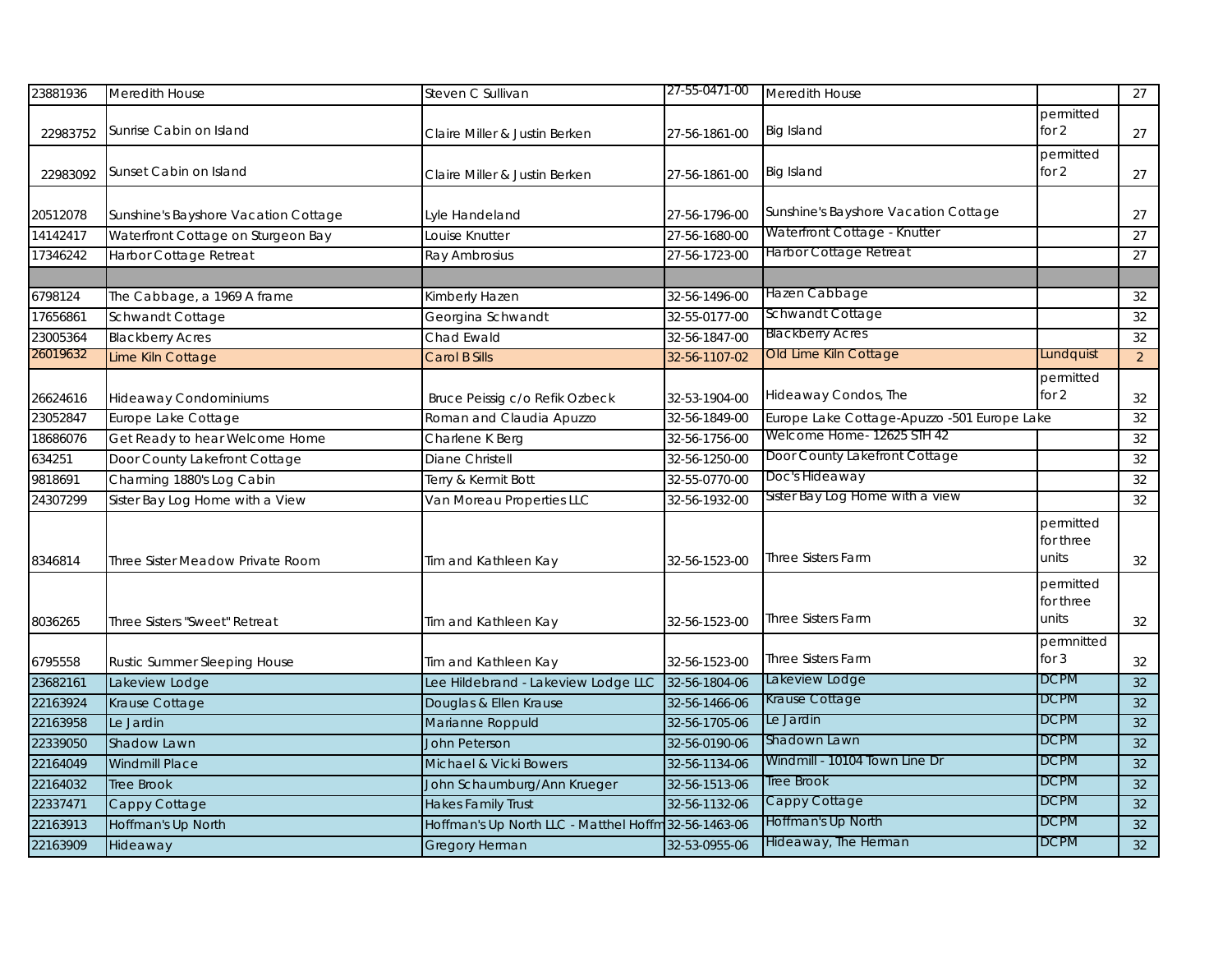| 22163823          | Cedar Dell Chalet                                            | <b>Vicky Kalscheur</b>                               | 32-56-1203-06                  | Cedar Dell Chalet                 | <b>DCPM</b>                 | 32       |
|-------------------|--------------------------------------------------------------|------------------------------------------------------|--------------------------------|-----------------------------------|-----------------------------|----------|
| 2216387           | <b>Garret Bay Bluff</b>                                      | <b>William Berry</b>                                 | 32-56-1641-06                  | Garret Bay Bluff                  | <b>DCPM</b>                 | 32       |
| 22163998          | <b>Rustic Cottage</b>                                        | Sandra Berg                                          | 32-56-1387-06                  | <b>Rustic Cottage</b>             | <b>DCPM</b>                 | 32       |
| 22163990          | Porcupine Shores                                             | Brian Bartell - Kim Winburn                          | 32-56-1603-06                  | Porcupine Shores                  | <b>DCPM</b>                 | 32       |
| 22163815          | <b>Aunt Sallys</b>                                           | <b>William Bell</b>                                  | 32-56-1238-06                  | <b>Aunt Sallys</b>                | <b>DCPM</b>                 | 32       |
| 22163856          | <b>Brenner Tower</b>                                         | <b>Brenner Tower LLC</b>                             | 32-56-1227-06                  | Brenner Tower                     | <b>DCPM</b>                 | 32       |
| 22163835          | East Haven                                                   | <b>Barnara Moline</b>                                | 32-56-1592-06                  | East Haven                        | <b>DCPM</b>                 | 32       |
| 22164029          | The Nest                                                     | Paul O'Keefe                                         | 32-56-1514-06                  | Nest, The                         | <b>DCPM</b>                 | 32       |
| 22163817          | A Pearl                                                      | Jeffrey & Alliscon Ockwood                           | 32-56-1409-06                  | A Pearl                           | <b>DCPM</b>                 | 32       |
| 22163849          | <b>Beechers Cabin</b>                                        | Susan Szabo & Mark Beecher                           | 32-56-1571-06                  | Beechers Cabin                    | <b>DCPM</b>                 | 32       |
| 22163853          | <b>Bells' Cottage</b>                                        | Matt & Ryan Bell                                     | 32-56-1131-06                  | <b>Bells Cottage</b>              | <b>DCPM</b>                 | 32       |
| 22163843          | <b>Arnie's Sanctuary</b>                                     | James Arneson                                        | 32-56-1352-06                  | Arnie's Sanctuary                 | <b>DCPM</b>                 | 32       |
| 22164028          | The Point                                                    | <b>Heather Erickson</b>                              | 32-56-1292-06                  | Point, The                        | <b>DCPM</b>                 | 32       |
| 23682161          | Lakeview Lodge                                               | Lee Hildebrand - Lakeview Lodge LLC                  | 32-56-1804-06                  | Lakeview Lodge                    | <b>DCPM</b>                 | 32       |
| 24741359          | Eagle Sands Beach Lodge                                      | Matthew P Shumway                                    | 32-56-1870-06                  | Vandelay Shore                    | <b>DCPM</b>                 | 32       |
| 24741358          | Sand Bay Beach Cabin                                         | Tim & Tanya Wismar                                   | 32-56-1880-06                  | Sand Bay Beach Cabin LLC - Wismar | <b>DCPM</b>                 | 32       |
| 2369854           | <b>Appleport Sunrise</b>                                     | Kathleen and Edward Callahan                         | 32-56-1913-06                  | <b>Appleport Sunrise</b>          | <b>DCPM</b>                 | 32       |
|                   | Cozy/Comfy space for you to enjoy! Must love                 |                                                      |                                |                                   |                             |          |
| 23372410          | dogs!                                                        | <b>TWO RAYS LLC</b>                                  | 32-56-1857-00                  | Isle View Home - Moss             |                             | 32       |
| 21026430          | Cottage Hideaway                                             | Mary Jahnke                                          | 32-55-0710-00                  | Cottage Hideaway                  |                             | $32\,$   |
| 20802710          | Garrett Bay Getaway                                          | Kenneth Hays & Sally Wheelock                        | 32-56-1802-00                  | Garret Bay Getaway                |                             | $32\,$   |
| 19476764          | North Woods Cottage                                          | <b>Robert Grant</b>                                  | 32-56-1749-00                  | Northwoods Cottage                |                             | 32       |
| 896560<br>1036370 | Terra Cottages Gills Rock 3<br><b>Eclectic Style Cottage</b> | Deborah "Sophie" Taubert Gehan<br><b>Tim Raduenz</b> | 32-55-0124-00<br>32-56-0930-00 | Terra Cottages<br>EBDC-Raduenz    | permitted<br>for five units | 32<br>32 |
|                   |                                                              |                                                      |                                |                                   |                             |          |
| 897991            | Terra Cottages Gills Rock, Door Co.                          | Deborah "Sophie" Taubert Gehan                       | 32-55-0124-00                  | Terra Cottages                    | permitted<br>for five units | 32       |
| 2336212           | Terra Cottages #2                                            | Deborah "Sophie" Taubert Gehan                       | 32-55-0124-00                  | Terra Cottages                    | permitted<br>for five units | 32       |
| 7998854           | Sweet Door County Cabin                                      | Shelly Sprinkman                                     | 32-56-1682-00                  | Architecturally Designed Charmer  |                             | 32       |
| 6383182           | Nor Dor Escape                                               | <b>Benjamin Piller</b>                               | 32-56-1418-00                  | Piller-Gill Rock                  |                             | 32       |
| 1807644           | <b>First Floor with Forest View</b>                          | Loren & Helen Fandrei                                | 32-56-1341-00                  | Granpa's House Rental Door Co WI  |                             | 32       |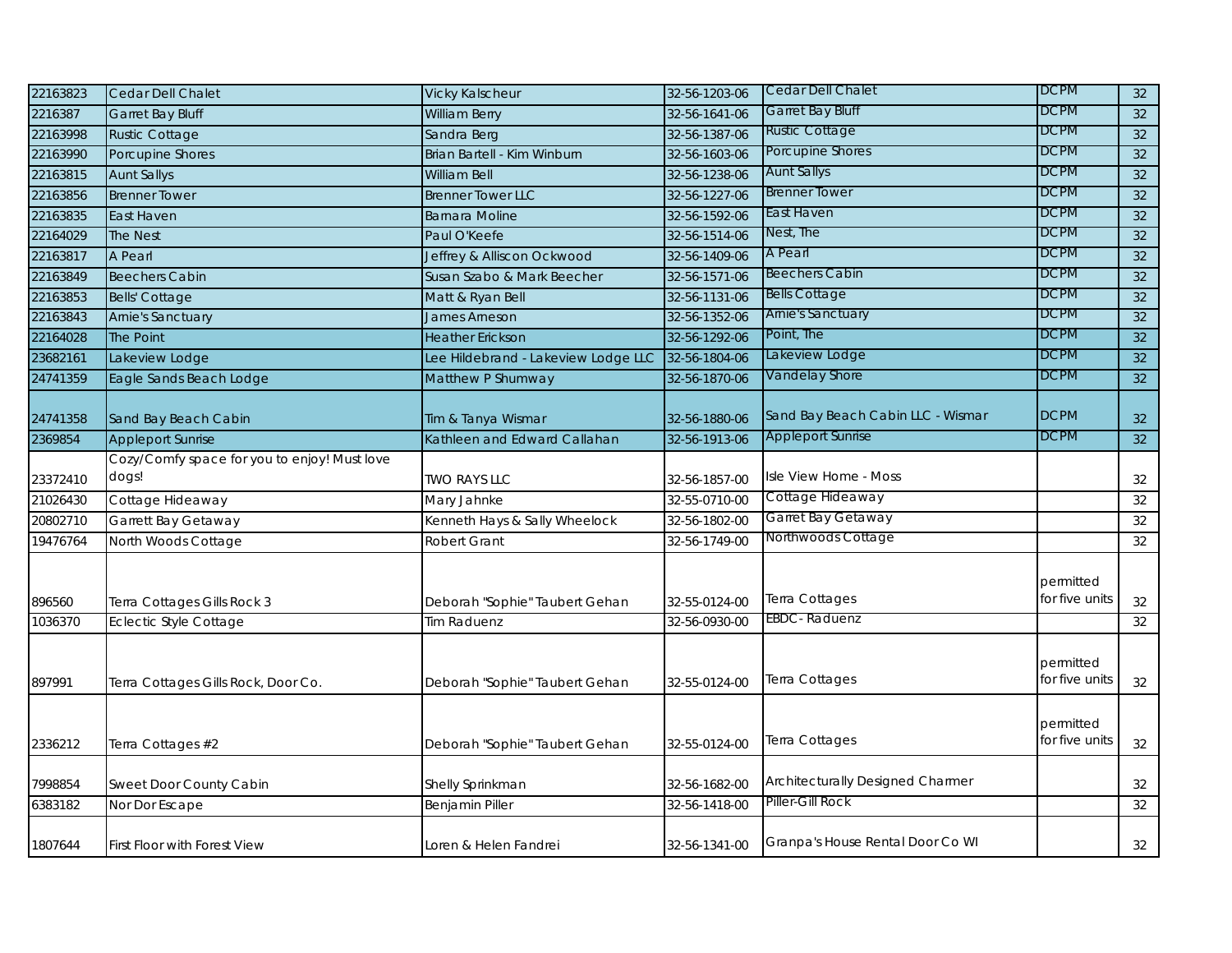| permitted<br>Terra Cottages<br>for five units<br>Terra Cottages #4<br>32-55-0124-00<br>32<br>Deborah "Sophie" Taubert Gehan<br>permitted<br>Terra Cottages<br>for five units<br>Sunny Cottage in Ellson Bay<br>32<br>Deborah "Sophie" Taubert Gehan<br>32-55-0124-00<br>26960062<br>Lovely Apt in Sister Bay<br>32<br>Colorful, Cozy Cottage in a Quiet Town<br>25949863<br>Mathias Zehender<br>32<br>Serenity Now<br>Sister Bay Respite<br><b>Todd and Michelle Cox</b><br>32-56-1838-00<br>32<br>Charming Bluff Cottage abuts Waterfront &<br><b>Bluffside Cottage Van Gemert</b><br>Orchards<br>Kathleen Van Gemert<br>32-56-1908-00<br>32<br>Hummingbird B&B<br>Delightful 2 Bdrm B&B<br>Kathleen Schmidt<br>32-54-1638-00<br>32<br>permitted<br>Little Harbor Cottages<br>for $3$<br>Port Cottage at Three's Company<br>33-56-0906-00<br>33<br><b>Jon Hanson</b><br>Elegant Farmhouse<br>Elegant Farmhouse Central Location<br>Jan Mills and Russell Burie<br>33-56-1851-00<br>33<br>permitted<br>Little Harbor Cottages<br>for $3$<br>Starboard Cottage at Three's Company<br>33-56-0906-00<br>33<br>Jon Hanson<br>permitted<br>Little Harbor Cottages<br>for $3$<br>Midship at Three's Company<br>33-56-906-00<br>33<br>Jon Hanson<br>Cottage on Lake<br>Cottage on Lake in State Park<br>Barb & Gil Hoffman<br>33-56-1429-00<br>33<br>Serenity in the Woods<br>DCPM<br>Serenity in the Woods<br>Jeffrey and Lana Pray<br>33-56-1691-06<br>33<br>Linger Longer<br>DCPM<br><b>Michael Dix</b><br>Linger Longer<br>33-56-1408-06<br>33<br><b>DCPM</b><br>Lakeside Haven<br>Kathy Richmond<br>Lakeside Haven<br>33-56-1240-06<br>33<br><b>DCPM</b><br>A&J Properties, LLC<br>Green House<br><b>Green House</b><br>33-56-1493-06<br>33<br>Jorns Harbor Retreat<br>Donna & HarveyJorns Jr<br>33-56-0333-00<br>Jorns Harbor Retreat<br>33<br>Lodge on Laurie Lane<br>Shirley Becker Trust - Polly Kerkman<br>Lodge on Laurie Lane<br>33-56-1492-01<br>Greg, Mary, Nick and Jennelle<br>NEW listing! Sand Beach Cottage on Lake<br>Michigan<br>Anderson<br>Sand Beach Cottage - Anderson<br>33-56-1942-00<br>33<br><b>Birminghams Cottages</b><br>33<br>Birmingham's Barn by the Bay<br>Birmingham's of Sturgeon Bay<br>33-55-0163-00<br>Stunning Door County Sunsets - Resch<br><b>Stunning Door County Sunsets</b><br>33-56-1792-00<br>33<br><b>Beth Ann Resch</b><br>Woodsy Retreat on Lake Michigan<br>Joan Shiels<br>Woodsy Retreat on Lake Michigan<br>33-56-1627-00<br>33<br>permitted<br><b>Chanticleer Guest House</b><br>for $12$<br>Chanticleer Guest House-Sunflower Room<br>Chanticleer Guest House, Inc.<br>33-54-0006-00<br>33<br>permitted<br>for $12$<br><b>Chanticleer Guest House</b><br>33-54-0006-00<br>33<br>Chanticleer Guest House-Granary Room<br>Chanticleer Guest House, Inc. |          |  |  |  |
|----------------------------------------------------------------------------------------------------------------------------------------------------------------------------------------------------------------------------------------------------------------------------------------------------------------------------------------------------------------------------------------------------------------------------------------------------------------------------------------------------------------------------------------------------------------------------------------------------------------------------------------------------------------------------------------------------------------------------------------------------------------------------------------------------------------------------------------------------------------------------------------------------------------------------------------------------------------------------------------------------------------------------------------------------------------------------------------------------------------------------------------------------------------------------------------------------------------------------------------------------------------------------------------------------------------------------------------------------------------------------------------------------------------------------------------------------------------------------------------------------------------------------------------------------------------------------------------------------------------------------------------------------------------------------------------------------------------------------------------------------------------------------------------------------------------------------------------------------------------------------------------------------------------------------------------------------------------------------------------------------------------------------------------------------------------------------------------------------------------------------------------------------------------------------------------------------------------------------------------------------------------------------------------------------------------------------------------------------------------------------------------------------------------------------------------------------------------------------------------------------------------------------------------------------------------------------------------------------------------------------------------------------------------------------------------------------------------------------------------------------------------------------------------------------------|----------|--|--|--|
|                                                                                                                                                                                                                                                                                                                                                                                                                                                                                                                                                                                                                                                                                                                                                                                                                                                                                                                                                                                                                                                                                                                                                                                                                                                                                                                                                                                                                                                                                                                                                                                                                                                                                                                                                                                                                                                                                                                                                                                                                                                                                                                                                                                                                                                                                                                                                                                                                                                                                                                                                                                                                                                                                                                                                                                                          |          |  |  |  |
|                                                                                                                                                                                                                                                                                                                                                                                                                                                                                                                                                                                                                                                                                                                                                                                                                                                                                                                                                                                                                                                                                                                                                                                                                                                                                                                                                                                                                                                                                                                                                                                                                                                                                                                                                                                                                                                                                                                                                                                                                                                                                                                                                                                                                                                                                                                                                                                                                                                                                                                                                                                                                                                                                                                                                                                                          | 14648663 |  |  |  |
|                                                                                                                                                                                                                                                                                                                                                                                                                                                                                                                                                                                                                                                                                                                                                                                                                                                                                                                                                                                                                                                                                                                                                                                                                                                                                                                                                                                                                                                                                                                                                                                                                                                                                                                                                                                                                                                                                                                                                                                                                                                                                                                                                                                                                                                                                                                                                                                                                                                                                                                                                                                                                                                                                                                                                                                                          |          |  |  |  |
|                                                                                                                                                                                                                                                                                                                                                                                                                                                                                                                                                                                                                                                                                                                                                                                                                                                                                                                                                                                                                                                                                                                                                                                                                                                                                                                                                                                                                                                                                                                                                                                                                                                                                                                                                                                                                                                                                                                                                                                                                                                                                                                                                                                                                                                                                                                                                                                                                                                                                                                                                                                                                                                                                                                                                                                                          |          |  |  |  |
|                                                                                                                                                                                                                                                                                                                                                                                                                                                                                                                                                                                                                                                                                                                                                                                                                                                                                                                                                                                                                                                                                                                                                                                                                                                                                                                                                                                                                                                                                                                                                                                                                                                                                                                                                                                                                                                                                                                                                                                                                                                                                                                                                                                                                                                                                                                                                                                                                                                                                                                                                                                                                                                                                                                                                                                                          | 896385   |  |  |  |
|                                                                                                                                                                                                                                                                                                                                                                                                                                                                                                                                                                                                                                                                                                                                                                                                                                                                                                                                                                                                                                                                                                                                                                                                                                                                                                                                                                                                                                                                                                                                                                                                                                                                                                                                                                                                                                                                                                                                                                                                                                                                                                                                                                                                                                                                                                                                                                                                                                                                                                                                                                                                                                                                                                                                                                                                          |          |  |  |  |
|                                                                                                                                                                                                                                                                                                                                                                                                                                                                                                                                                                                                                                                                                                                                                                                                                                                                                                                                                                                                                                                                                                                                                                                                                                                                                                                                                                                                                                                                                                                                                                                                                                                                                                                                                                                                                                                                                                                                                                                                                                                                                                                                                                                                                                                                                                                                                                                                                                                                                                                                                                                                                                                                                                                                                                                                          |          |  |  |  |
|                                                                                                                                                                                                                                                                                                                                                                                                                                                                                                                                                                                                                                                                                                                                                                                                                                                                                                                                                                                                                                                                                                                                                                                                                                                                                                                                                                                                                                                                                                                                                                                                                                                                                                                                                                                                                                                                                                                                                                                                                                                                                                                                                                                                                                                                                                                                                                                                                                                                                                                                                                                                                                                                                                                                                                                                          | 26095414 |  |  |  |
|                                                                                                                                                                                                                                                                                                                                                                                                                                                                                                                                                                                                                                                                                                                                                                                                                                                                                                                                                                                                                                                                                                                                                                                                                                                                                                                                                                                                                                                                                                                                                                                                                                                                                                                                                                                                                                                                                                                                                                                                                                                                                                                                                                                                                                                                                                                                                                                                                                                                                                                                                                                                                                                                                                                                                                                                          |          |  |  |  |
|                                                                                                                                                                                                                                                                                                                                                                                                                                                                                                                                                                                                                                                                                                                                                                                                                                                                                                                                                                                                                                                                                                                                                                                                                                                                                                                                                                                                                                                                                                                                                                                                                                                                                                                                                                                                                                                                                                                                                                                                                                                                                                                                                                                                                                                                                                                                                                                                                                                                                                                                                                                                                                                                                                                                                                                                          | 23255108 |  |  |  |
|                                                                                                                                                                                                                                                                                                                                                                                                                                                                                                                                                                                                                                                                                                                                                                                                                                                                                                                                                                                                                                                                                                                                                                                                                                                                                                                                                                                                                                                                                                                                                                                                                                                                                                                                                                                                                                                                                                                                                                                                                                                                                                                                                                                                                                                                                                                                                                                                                                                                                                                                                                                                                                                                                                                                                                                                          | 13368133 |  |  |  |
|                                                                                                                                                                                                                                                                                                                                                                                                                                                                                                                                                                                                                                                                                                                                                                                                                                                                                                                                                                                                                                                                                                                                                                                                                                                                                                                                                                                                                                                                                                                                                                                                                                                                                                                                                                                                                                                                                                                                                                                                                                                                                                                                                                                                                                                                                                                                                                                                                                                                                                                                                                                                                                                                                                                                                                                                          |          |  |  |  |
|                                                                                                                                                                                                                                                                                                                                                                                                                                                                                                                                                                                                                                                                                                                                                                                                                                                                                                                                                                                                                                                                                                                                                                                                                                                                                                                                                                                                                                                                                                                                                                                                                                                                                                                                                                                                                                                                                                                                                                                                                                                                                                                                                                                                                                                                                                                                                                                                                                                                                                                                                                                                                                                                                                                                                                                                          |          |  |  |  |
|                                                                                                                                                                                                                                                                                                                                                                                                                                                                                                                                                                                                                                                                                                                                                                                                                                                                                                                                                                                                                                                                                                                                                                                                                                                                                                                                                                                                                                                                                                                                                                                                                                                                                                                                                                                                                                                                                                                                                                                                                                                                                                                                                                                                                                                                                                                                                                                                                                                                                                                                                                                                                                                                                                                                                                                                          | 18834495 |  |  |  |
|                                                                                                                                                                                                                                                                                                                                                                                                                                                                                                                                                                                                                                                                                                                                                                                                                                                                                                                                                                                                                                                                                                                                                                                                                                                                                                                                                                                                                                                                                                                                                                                                                                                                                                                                                                                                                                                                                                                                                                                                                                                                                                                                                                                                                                                                                                                                                                                                                                                                                                                                                                                                                                                                                                                                                                                                          | 2293900  |  |  |  |
|                                                                                                                                                                                                                                                                                                                                                                                                                                                                                                                                                                                                                                                                                                                                                                                                                                                                                                                                                                                                                                                                                                                                                                                                                                                                                                                                                                                                                                                                                                                                                                                                                                                                                                                                                                                                                                                                                                                                                                                                                                                                                                                                                                                                                                                                                                                                                                                                                                                                                                                                                                                                                                                                                                                                                                                                          |          |  |  |  |
|                                                                                                                                                                                                                                                                                                                                                                                                                                                                                                                                                                                                                                                                                                                                                                                                                                                                                                                                                                                                                                                                                                                                                                                                                                                                                                                                                                                                                                                                                                                                                                                                                                                                                                                                                                                                                                                                                                                                                                                                                                                                                                                                                                                                                                                                                                                                                                                                                                                                                                                                                                                                                                                                                                                                                                                                          | 18834309 |  |  |  |
|                                                                                                                                                                                                                                                                                                                                                                                                                                                                                                                                                                                                                                                                                                                                                                                                                                                                                                                                                                                                                                                                                                                                                                                                                                                                                                                                                                                                                                                                                                                                                                                                                                                                                                                                                                                                                                                                                                                                                                                                                                                                                                                                                                                                                                                                                                                                                                                                                                                                                                                                                                                                                                                                                                                                                                                                          |          |  |  |  |
|                                                                                                                                                                                                                                                                                                                                                                                                                                                                                                                                                                                                                                                                                                                                                                                                                                                                                                                                                                                                                                                                                                                                                                                                                                                                                                                                                                                                                                                                                                                                                                                                                                                                                                                                                                                                                                                                                                                                                                                                                                                                                                                                                                                                                                                                                                                                                                                                                                                                                                                                                                                                                                                                                                                                                                                                          | 18834422 |  |  |  |
|                                                                                                                                                                                                                                                                                                                                                                                                                                                                                                                                                                                                                                                                                                                                                                                                                                                                                                                                                                                                                                                                                                                                                                                                                                                                                                                                                                                                                                                                                                                                                                                                                                                                                                                                                                                                                                                                                                                                                                                                                                                                                                                                                                                                                                                                                                                                                                                                                                                                                                                                                                                                                                                                                                                                                                                                          | 3047435  |  |  |  |
|                                                                                                                                                                                                                                                                                                                                                                                                                                                                                                                                                                                                                                                                                                                                                                                                                                                                                                                                                                                                                                                                                                                                                                                                                                                                                                                                                                                                                                                                                                                                                                                                                                                                                                                                                                                                                                                                                                                                                                                                                                                                                                                                                                                                                                                                                                                                                                                                                                                                                                                                                                                                                                                                                                                                                                                                          | 22164006 |  |  |  |
|                                                                                                                                                                                                                                                                                                                                                                                                                                                                                                                                                                                                                                                                                                                                                                                                                                                                                                                                                                                                                                                                                                                                                                                                                                                                                                                                                                                                                                                                                                                                                                                                                                                                                                                                                                                                                                                                                                                                                                                                                                                                                                                                                                                                                                                                                                                                                                                                                                                                                                                                                                                                                                                                                                                                                                                                          | 22163960 |  |  |  |
|                                                                                                                                                                                                                                                                                                                                                                                                                                                                                                                                                                                                                                                                                                                                                                                                                                                                                                                                                                                                                                                                                                                                                                                                                                                                                                                                                                                                                                                                                                                                                                                                                                                                                                                                                                                                                                                                                                                                                                                                                                                                                                                                                                                                                                                                                                                                                                                                                                                                                                                                                                                                                                                                                                                                                                                                          | 22163954 |  |  |  |
|                                                                                                                                                                                                                                                                                                                                                                                                                                                                                                                                                                                                                                                                                                                                                                                                                                                                                                                                                                                                                                                                                                                                                                                                                                                                                                                                                                                                                                                                                                                                                                                                                                                                                                                                                                                                                                                                                                                                                                                                                                                                                                                                                                                                                                                                                                                                                                                                                                                                                                                                                                                                                                                                                                                                                                                                          | 22164023 |  |  |  |
|                                                                                                                                                                                                                                                                                                                                                                                                                                                                                                                                                                                                                                                                                                                                                                                                                                                                                                                                                                                                                                                                                                                                                                                                                                                                                                                                                                                                                                                                                                                                                                                                                                                                                                                                                                                                                                                                                                                                                                                                                                                                                                                                                                                                                                                                                                                                                                                                                                                                                                                                                                                                                                                                                                                                                                                                          | 24393548 |  |  |  |
|                                                                                                                                                                                                                                                                                                                                                                                                                                                                                                                                                                                                                                                                                                                                                                                                                                                                                                                                                                                                                                                                                                                                                                                                                                                                                                                                                                                                                                                                                                                                                                                                                                                                                                                                                                                                                                                                                                                                                                                                                                                                                                                                                                                                                                                                                                                                                                                                                                                                                                                                                                                                                                                                                                                                                                                                          | 25742101 |  |  |  |
|                                                                                                                                                                                                                                                                                                                                                                                                                                                                                                                                                                                                                                                                                                                                                                                                                                                                                                                                                                                                                                                                                                                                                                                                                                                                                                                                                                                                                                                                                                                                                                                                                                                                                                                                                                                                                                                                                                                                                                                                                                                                                                                                                                                                                                                                                                                                                                                                                                                                                                                                                                                                                                                                                                                                                                                                          |          |  |  |  |
|                                                                                                                                                                                                                                                                                                                                                                                                                                                                                                                                                                                                                                                                                                                                                                                                                                                                                                                                                                                                                                                                                                                                                                                                                                                                                                                                                                                                                                                                                                                                                                                                                                                                                                                                                                                                                                                                                                                                                                                                                                                                                                                                                                                                                                                                                                                                                                                                                                                                                                                                                                                                                                                                                                                                                                                                          | 25551184 |  |  |  |
|                                                                                                                                                                                                                                                                                                                                                                                                                                                                                                                                                                                                                                                                                                                                                                                                                                                                                                                                                                                                                                                                                                                                                                                                                                                                                                                                                                                                                                                                                                                                                                                                                                                                                                                                                                                                                                                                                                                                                                                                                                                                                                                                                                                                                                                                                                                                                                                                                                                                                                                                                                                                                                                                                                                                                                                                          | 23546503 |  |  |  |
|                                                                                                                                                                                                                                                                                                                                                                                                                                                                                                                                                                                                                                                                                                                                                                                                                                                                                                                                                                                                                                                                                                                                                                                                                                                                                                                                                                                                                                                                                                                                                                                                                                                                                                                                                                                                                                                                                                                                                                                                                                                                                                                                                                                                                                                                                                                                                                                                                                                                                                                                                                                                                                                                                                                                                                                                          |          |  |  |  |
|                                                                                                                                                                                                                                                                                                                                                                                                                                                                                                                                                                                                                                                                                                                                                                                                                                                                                                                                                                                                                                                                                                                                                                                                                                                                                                                                                                                                                                                                                                                                                                                                                                                                                                                                                                                                                                                                                                                                                                                                                                                                                                                                                                                                                                                                                                                                                                                                                                                                                                                                                                                                                                                                                                                                                                                                          | 19767552 |  |  |  |
|                                                                                                                                                                                                                                                                                                                                                                                                                                                                                                                                                                                                                                                                                                                                                                                                                                                                                                                                                                                                                                                                                                                                                                                                                                                                                                                                                                                                                                                                                                                                                                                                                                                                                                                                                                                                                                                                                                                                                                                                                                                                                                                                                                                                                                                                                                                                                                                                                                                                                                                                                                                                                                                                                                                                                                                                          |          |  |  |  |
|                                                                                                                                                                                                                                                                                                                                                                                                                                                                                                                                                                                                                                                                                                                                                                                                                                                                                                                                                                                                                                                                                                                                                                                                                                                                                                                                                                                                                                                                                                                                                                                                                                                                                                                                                                                                                                                                                                                                                                                                                                                                                                                                                                                                                                                                                                                                                                                                                                                                                                                                                                                                                                                                                                                                                                                                          | 12323917 |  |  |  |
|                                                                                                                                                                                                                                                                                                                                                                                                                                                                                                                                                                                                                                                                                                                                                                                                                                                                                                                                                                                                                                                                                                                                                                                                                                                                                                                                                                                                                                                                                                                                                                                                                                                                                                                                                                                                                                                                                                                                                                                                                                                                                                                                                                                                                                                                                                                                                                                                                                                                                                                                                                                                                                                                                                                                                                                                          |          |  |  |  |
|                                                                                                                                                                                                                                                                                                                                                                                                                                                                                                                                                                                                                                                                                                                                                                                                                                                                                                                                                                                                                                                                                                                                                                                                                                                                                                                                                                                                                                                                                                                                                                                                                                                                                                                                                                                                                                                                                                                                                                                                                                                                                                                                                                                                                                                                                                                                                                                                                                                                                                                                                                                                                                                                                                                                                                                                          | 26565527 |  |  |  |
|                                                                                                                                                                                                                                                                                                                                                                                                                                                                                                                                                                                                                                                                                                                                                                                                                                                                                                                                                                                                                                                                                                                                                                                                                                                                                                                                                                                                                                                                                                                                                                                                                                                                                                                                                                                                                                                                                                                                                                                                                                                                                                                                                                                                                                                                                                                                                                                                                                                                                                                                                                                                                                                                                                                                                                                                          |          |  |  |  |
|                                                                                                                                                                                                                                                                                                                                                                                                                                                                                                                                                                                                                                                                                                                                                                                                                                                                                                                                                                                                                                                                                                                                                                                                                                                                                                                                                                                                                                                                                                                                                                                                                                                                                                                                                                                                                                                                                                                                                                                                                                                                                                                                                                                                                                                                                                                                                                                                                                                                                                                                                                                                                                                                                                                                                                                                          | 26537104 |  |  |  |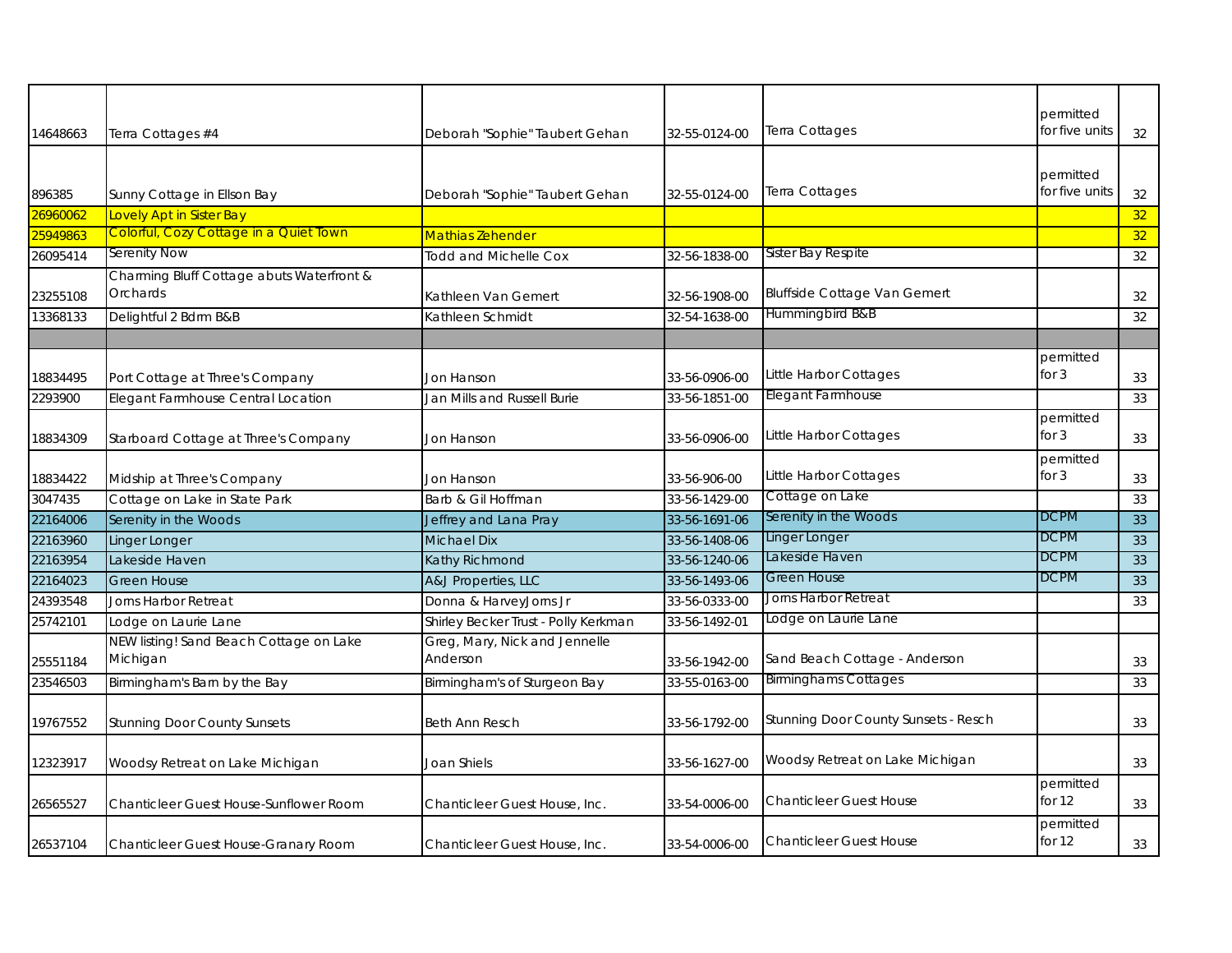| 26564676  | Chanticleer Guest House-Loft Room                             | Chanticleer Guest House, Inc.                           | 33-54-0006-00  | <b>Chanticleer Guest House</b>     | permitted<br>for $12$ | 33 |
|-----------|---------------------------------------------------------------|---------------------------------------------------------|----------------|------------------------------------|-----------------------|----|
| 26565824  | Chanticleer Guest House-Rose Room                             | Chanticleer Guest House, Inc.                           | 33-54-0006-00  | <b>Chanticleer Guest House</b>     | permitted<br>for $12$ | 33 |
| 26565068  | Chanticleer Guest House-Garden Room                           | Chanticleer Guest House, Inc.                           | 33-54-0006-00  | <b>Chanticleer Guest House</b>     | permitted<br>for 12   | 33 |
| 4860774   | Huge House on Glidden Drive                                   | Mary & Ray Spangler                                     | 33-56-0400-00  | Mary's Beach House                 |                       | 33 |
| 13328872  | Door County Dream House                                       | Fred Suchy                                              | 33-56-0695-00  | Door County Dream Home             |                       | 33 |
| 23582450  | Door County Beach Retreat                                     | <b>Bill Thorton</b>                                     | 33-55-0726-00  | Door County Beach Retreat          |                       | 33 |
|           |                                                               |                                                         |                |                                    | permitted             |    |
| 14511904  | Private country living in a scenic ranch home                 | Connie Rockwell                                         | 33-55-0700-00  | Dogg House Cottages                | for $2$               | 33 |
| 15048452  | Door County Escape!                                           | Ann Johnson                                             | 33-56-1660-00  | Clark Lake Cottage - Johnson       |                       | 33 |
| 15645178  | Dogg House Cottage - Door County                              | Connie Rockwell                                         | 33-55-0700-00  | Dogg House Cottages                | permitted<br>for $2$  | 33 |
|           |                                                               |                                                         |                |                                    |                       |    |
| 23352551  | Sister Bay Eclectic Cottage                                   | <b>Tim Raduenz</b>                                      | 34-56-1859-00  | SBDC                               |                       | 34 |
| 20981273  | Sister Bay Cottage                                            | Karen Berndt                                            | 34-56-1788-00  | Sister Bay Cottage                 |                       | 34 |
| 22163906  | <b>Hidden Gem</b>                                             | Julie & Nathan Slovin                                   | 34-56-0495-06  | Hidden Gem on Trillium             | <b>DCPM</b>           | 34 |
| 25692218? | Sister Bay View                                               | James Johnson                                           | 34-56-1422-06  | <b>Sister Bay View</b>             | <b>DCPM</b>           | 34 |
| 22164033  | <b>Trillium Lane</b>                                          | Dennis & Maribeth Dorn                                  | 34-56-1702-06  | <b>Trillium Retreat</b>            | <b>DCPM</b>           | 34 |
| 22163993  | Port New                                                      | <b>Andrew Bookmeier</b>                                 | 34-56-0075-06  | Port New                           | <b>DCPM</b>           | 34 |
| 22164040  | Wall to Wall Retreat                                          | Jack and Teresa Wall                                    | 34-56-1335-016 | Wall to Wall Retreat               | <b>DCPM</b>           | 34 |
| 22339043  | King's Landing                                                | <b>Wiswell Property Group</b>                           | 34-56-1602-06  | Kings Landing                      | <b>DCPM</b>           | 34 |
| 22163827  | Copper Moon                                                   | Donald Denny                                            | 34-55-0761-06  | Copper Moon Cottage                | <b>DCPM</b>           | 34 |
| 23698884  | Another Thyme                                                 | David Peterson                                          | 34-56-1805-06  | <b>Anpther Thyme</b>               | <b>DCPM</b>           | 34 |
| 25692031  | Salinskys Domicile Cottage                                    | Jim Salinsky                                            | 34-56-1757-06  | Salinskys Domicile Cottage         | <b>DCPM</b>           | 34 |
| 22164027  | <b>High Garden</b>                                            | Jeff & Alisha Wiswell - Wiswell Property (34-56-1888-06 |                | <b>High Garden</b>                 | <b>DCPM</b>           | 34 |
| 24200272  | Cotter Cottage                                                | <b>Brandon Cotter</b>                                   | 34-56-1885-00  | Cotter Cottage                     |                       | 34 |
| 26327643  | The Yoga Pad - Open & Eclectic Includes Free Yoga Brad Massey |                                                         |                |                                    |                       | 34 |
| 12672427  | Beach view waterfront park access!                            | Dawn and Walter Nawrot                                  | 34-56-1620-00  | Parkview Drive - Nawrot            |                       | 34 |
| 25692012  | Door in the woods                                             | Tom Ahlbeck - Daisy Ahlbeck Trust                       | 34-56-1892-06  | Door in the Woods                  |                       | 34 |
| 19227870  | Cute and Cozy Steps from Downtown                             | Audrey and Craig Schmidt                                | 34-56-1769-00  | Cute and Cozy Sister Bay - Schmidt |                       | 34 |
| 16332969  | Family Friendly Retreat in the Heart of Sister Bay            | Pamela Schmitz/ CPS Holdings LLC                        | 34-56-1695-00  | Sister Bay Chalet                  |                       | 34 |
|           |                                                               |                                                         |                |                                    |                       |    |
| 24718344  | Door County Home for your Family Retreats                     | Aaron Carmody                                           | 35-56-1928-00  | Sturgeon Bay Countryside Studio    |                       | 35 |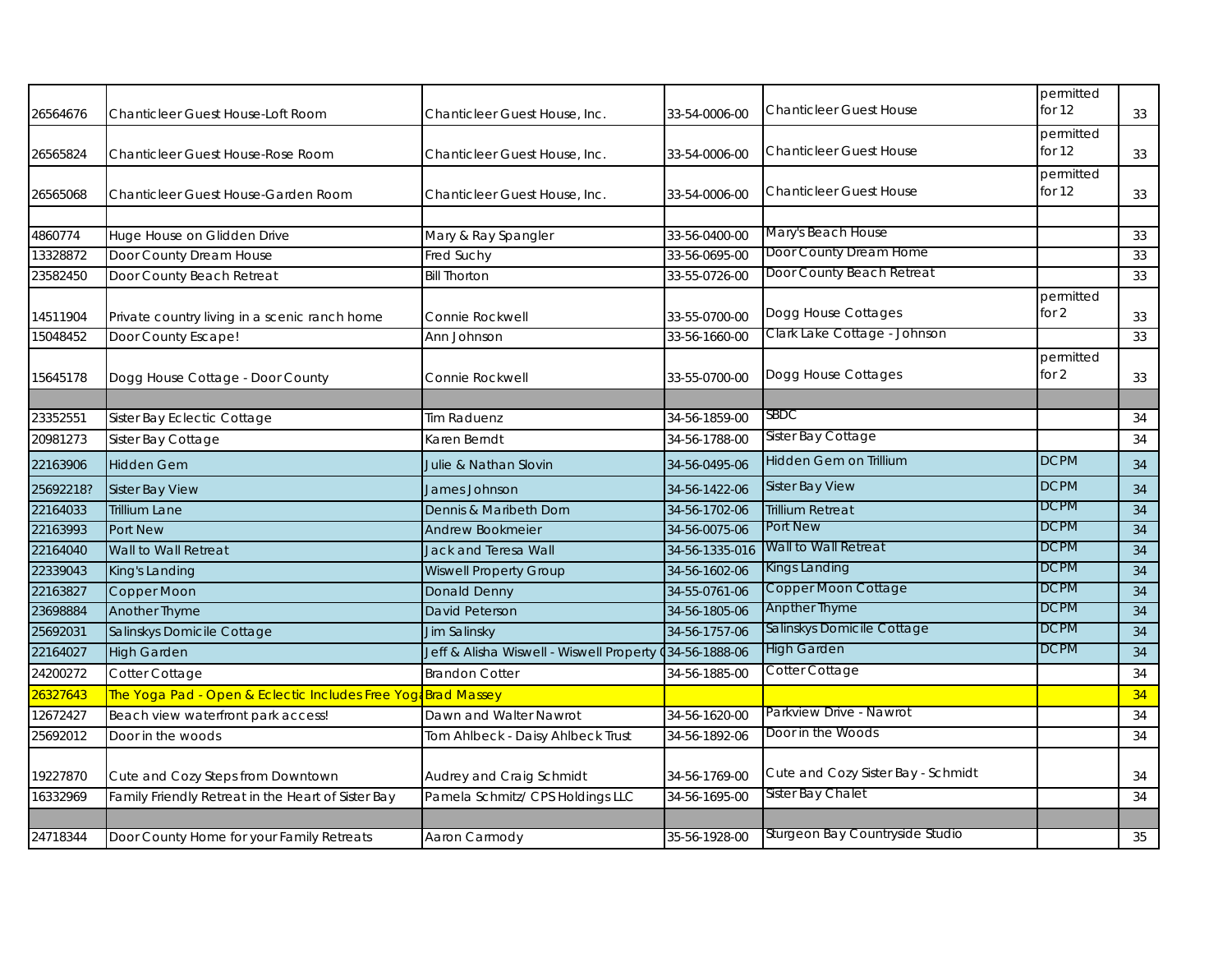| 26452662 | Sturgeon Bay Countryside Studio                       | Aaron Carmody                                        |               | Sturgeon Bay Countryside Studio           |                                 | 35              |
|----------|-------------------------------------------------------|------------------------------------------------------|---------------|-------------------------------------------|---------------------------------|-----------------|
| 20869118 | <u>Carver Cabin</u>                                   | Jon Hanson                                           |               |                                           |                                 | 35 <sup>°</sup> |
|          |                                                       |                                                      |               |                                           |                                 |                 |
| 25487105 | Sturgeon Bay Waterfront Cottage                       | Justin & Lindsey Bohrer                              | 33-56-1954-00 | Bayside Cottage -- Bohrer - 3815 Bayshore |                                 | 35              |
| 16392503 | Lily Pad Cottage                                      | Alisa Landman                                        | 35-56-1808-00 | Lily Pad Cottage                          |                                 | 35              |
| 14487990 | Close to Everything in Sturgeon Bay                   | Ann Kifer                                            | 35-56-1673-00 | Neenah Street Holdings                    |                                 | 35              |
| 24733645 | Castaway Cottage                                      | Jonathan & Kathy Salit                               | 35-56-1936-00 | Castaway Cottage                          |                                 | 35              |
| 13001169 | Gem Down the Lane                                     | Carrie Rollins/ Estate of Jane Meacham 35-56-1667-00 |               | Gem Down the Lane                         |                                 | 35              |
| 18683132 | Perfectly Downtown                                    | Carter Holdings LLC                                  | 35-56-1746-00 | Perfectly Downtown and Delaware Dream     | permitted<br>for 2              | 35              |
| 19762075 | Delaware Dream                                        | Carter Holdings LLC                                  | 35-56-1746-00 | Perfectly Downtown and Delaware Dream     | permitted<br>for $2$            | 35              |
| 3280736  | Door County Waterfront Cottage                        | CenterPointe Yacht Services                          | 35-56-0911-00 | CenterPointe Marina                       | permitted<br>for three<br>units | 35              |
| 13749828 | Door County Waterfront Cottage                        | CenterPointe Yacht Services                          | 35-56-0911-00 | CenterPointe Marina                       | permitted<br>for three<br>units | 35              |
| 24629975 | NEW!Waterfront Sturgeon Bay Home w/Deck &<br>Fire Pit | Cheryl Link                                          | 35-56-1875-00 | On Bay Thyme                              |                                 | 35              |
| 22027336 | Dancing Dragonfly Airbnb                              | David Hayes                                          | 35-54-1427-00 |                                           |                                 | 35              |
| 26745725 | Garden Gate Bed and Breakfast: Vintage Rose<br>Room   | Robin Vallow                                         | 35-54-0858-00 | Garden Gate                               | permitted<br>for $4$            | 35              |
| 27084207 | Garden Gate Bed and Breakfast: Garden Suite           | Robin Vallow                                         | 35-54-0858-00 | Garden Gate                               | permitted<br>for $4$            | 35              |
| 27085342 | Garden Gate Bed & Breakfast: English Lavender<br>Room | Robin Vallow                                         | 35-54-0858-00 | Garden Gate                               | permitted<br>for $4$            | 35              |
| 27085059 | Garden Gate Bed and Breakfast: Cottage Rose<br>Room   | Robin Vallow                                         | 35-54-0858-00 | Garden Gate                               | permitted<br>for $4$            | 35              |
| 25614073 | Pelican Suite, Door County: Waterfront Suite          | John Hermanson                                       | 35-56-1819-00 | Suite on the Water                        | Peritted for                    | 35              |
| 25623966 | Turtle Suite, Door County: Waterfront Suite           | John Hermanson                                       | 35-56-1819-00 | Suite on the Water                        | Peritted for                    | 35              |
| 25621059 | The Nest, Door County: Room in Waterfront Home        | John Hermanson                                       | 35-56-1819-00 | Suite on the Water                        | Peritted for                    | 35              |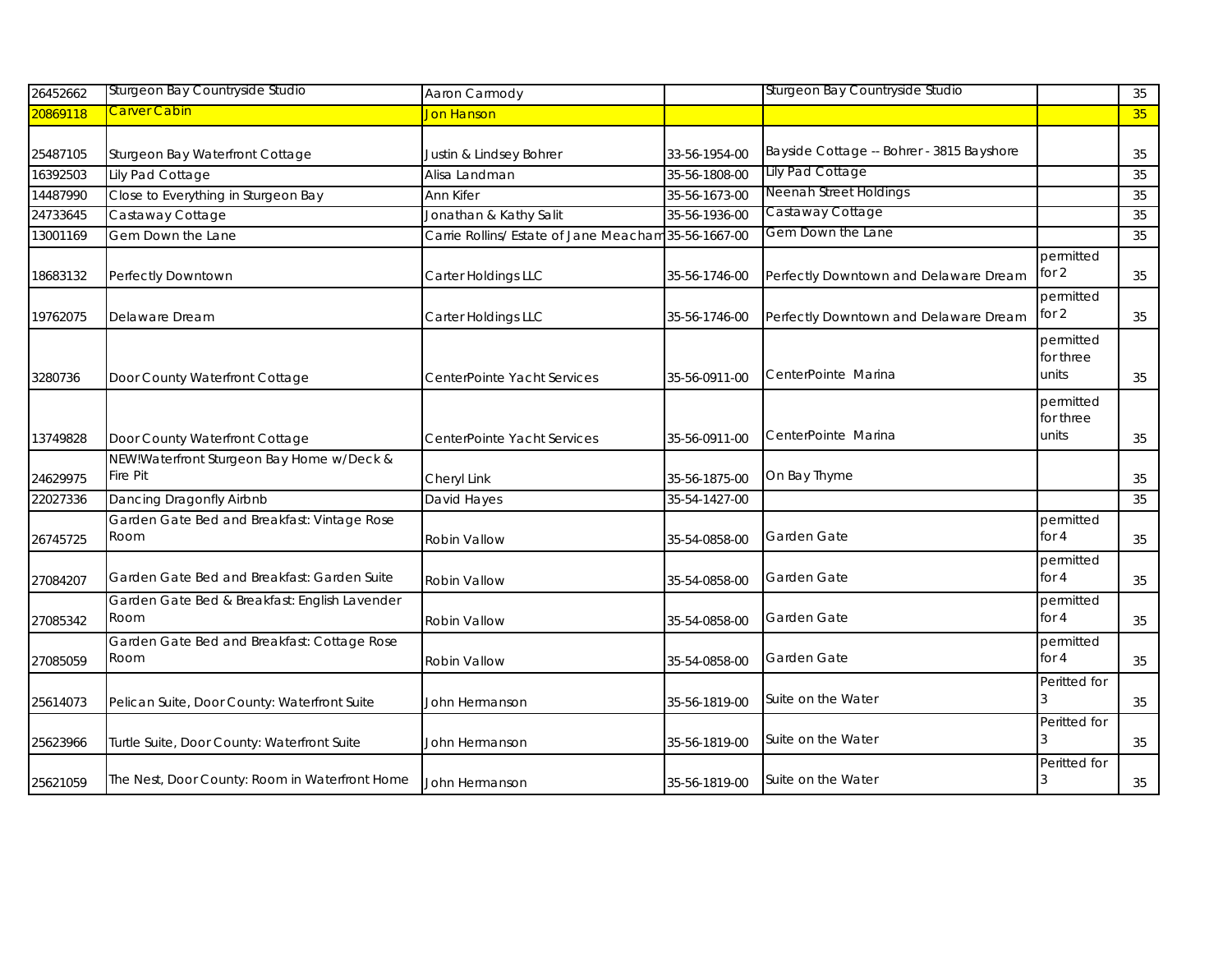| 10732512 | Private BR/BA, FRPLCE, Historic B&B                | Dennis Statz        | 35-52-0856-00 | White Lace Inn                                         | permitted<br>for<br>eighteen -<br>six units<br>listed on<br>Airbnb | 35 |
|----------|----------------------------------------------------|---------------------|---------------|--------------------------------------------------------|--------------------------------------------------------------------|----|
| 10704789 | Private BR/BA, WHRPL, Historic B&b                 | <b>Dennis Statz</b> | 35-52-0856-00 | White Lace Inn                                         | permitted<br>for<br>eighteen -<br>six units<br>listed on<br>Airbnb | 35 |
| 10569102 | Private BR/BA, FRPLCE, Historic B&B                | <b>Dennis Statz</b> | 35-52-0856-00 | White Lace Inn                                         | permitted<br>for<br>eighteen -<br>six units<br>listed on<br>Airbnb | 35 |
| 10731586 | Private BR/BA, FP & WHO, Historic B&B              | Dennis Statz        | 35-52-0856-00 | White Lace Inn                                         | permitted<br>for<br>eighteen -<br>six units<br>listed on<br>Airbnb | 35 |
| 10700860 | Private BR/BA, Whrlpl, Historic B&B                | Dennis Statz        | 35-52-0856-00 | White Lace Inn                                         | permitted<br>for<br>eighteen -<br>six units<br>listed on<br>Airbnb | 35 |
| 26270652 | NEW! 'Collectic Farmhouse Suite!' in Sturgeon Bay! | Aaron Hilpipre      | 35-56-1939-00 | Hilpipre- 228 N 7th Ave - Collectic<br>Farmhouse Suite |                                                                    | 35 |
| 10730935 | Private BR/BA, FP & WHP, Historic B&B              | <b>Dennis Statz</b> | 35-52-0856-00 | White Lace Inn                                         | permitted<br>for<br>eighteen -<br>six units<br>listed on<br>Airbnb | 35 |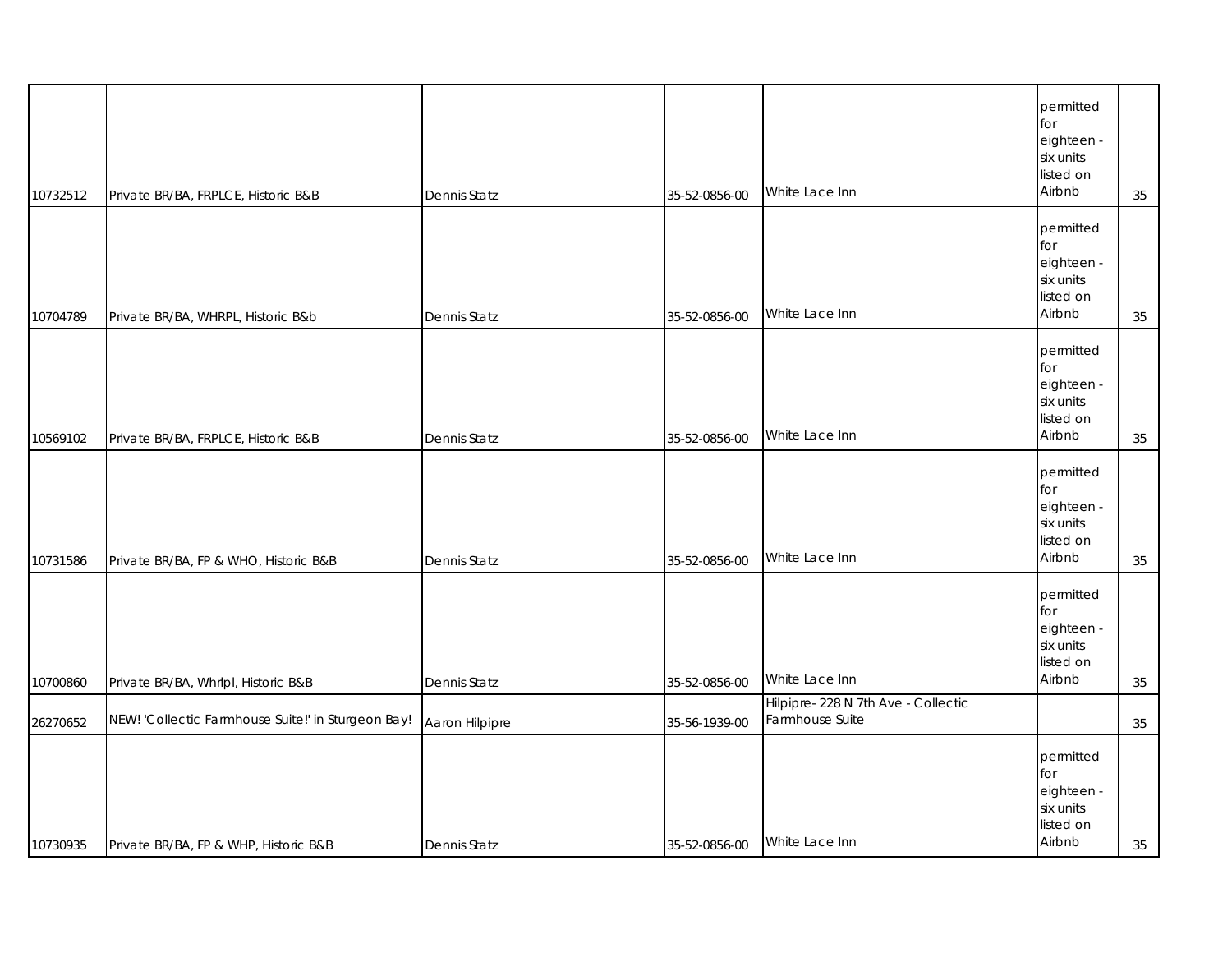| 4692800  | the Magnolia Suite                                   | Diane Allen & Mike Perski          | 35-53-1096-00 | The Magnolia                          |                            | 35     |
|----------|------------------------------------------------------|------------------------------------|---------------|---------------------------------------|----------------------------|--------|
| 19179293 | Door County Bayview                                  | Diane Rockwell                     | 35-56-1772-00 | Door County Bayview                   |                            | 35     |
| 21982114 | Sturgeon Bay Waterfront Cottage                      | Eric Minten                        | 35-56-1767-00 | Door County Waterfront Cottage Minten |                            | 35     |
| 24261293 | Dock on the Bay Coach Home                           | Fear Investments                   | 35-56-1889-00 | Dock on the Baty                      |                            | 35     |
| 3518762  | Downtown Sturgeon Bay, Door County                   | Hans Reumschuessel                 | 35-56-1437-00 | Downtown Sturgeon Bay                 |                            | 35     |
| 25319787 | <b>R&amp;H Bayshore Estate</b>                       | Helen & Robin Urban                | 35-56-1957-00 | R & H Bayshore Estate                 |                            | 35     |
| 24476710 | queen-bed private room at the Holiday Music<br>Motel | Holiday Motel Management LLC       | 35-50-0964-00 | <b>Holiday Music Hotel</b>            | permitted<br>for 18        | $35\,$ |
| 24498867 | 2 beds in private room at Holiday Music Motel        | Holiday Motel Management LLC       | 35-50-0964-00 | Holiday Music Hotel                   | permitted<br>for 18        | $35\,$ |
| 9271311  | Chalet on the Shore                                  | Jennifer Jorns & Brian Frisque     | 35-56-1663-00 | Chalet by the Shore                   |                            | 35     |
| 21642288 | Overlooking Third Ave                                | Joe Baw and Rob Paul               | 35-53-1816-00 | Overlooking Third Aveqq               |                            | 35     |
| 19824536 | Chalet by the Bay                                    | Jonathan Salit                     | 35-56-1807-00 | Chalet by the Bay - Salit             |                            | 35     |
| 1095333  | A City Cottage in the Heart of Town                  | Kelly Avenson & Elliot Goettelman  | 35-56-1651-00 | City Cottage, The                     |                            | 35     |
| 17380652 | Sawyer View Villa                                    | Ken Glasheen                       | 35-56-1726-00 | Sawyer View Village                   |                            | 35     |
| 25578596 | NEW! Sturgeon Bay Home Near Potawatomi State         | P Tom and Christine Dehnert        | 35-56-1927-00 | Port View Cottage                     |                            | 35     |
| 156786   | Yellow Cottage                                       | Megan and Shane Wheeler            | 35-56-1946-00 | Yellow Cottage, Wheeler               |                            | 35     |
| 23343621 | Veronica Joyce                                       | Lola DeVillers and Stuart Champeau | 35-56-1877-00 | Veronica Joice                        |                            | 35     |
| 26203239 | Air Mikey B                                          | Michael Bleck                      | 35-56-1911-00 | Bleck-316 N Joliet                    |                            | $35\,$ |
| 8129738  | Sturgeon Bay Doll House                              | Patrice Sebastian                  | 35-56-1565-00 | Sturgeon Bay Doll House               |                            | 35     |
| 18346670 | Manor on Main                                        | Paul Larson                        | 35-56-1777-00 | Main Manor - Larson                   |                            | 35     |
| 13257277 | Door County Easy Living                              | <b>Rich Miller</b>                 | 35-56-1654-00 | Door County Easy Living - Miller      |                            | 35     |
| 3324489  | Downtown Sturgeon Bay, Arbor                         | RME Holdings - Robert Esposito     | 35-53-1452-00 | Arbor and Postcard - RME Holdings     | Permitted<br>for two units | 35     |
| 3190446  | Downtown Sturgeon Bay - Postcard                     | RME Holdings - Robert Esposito     | 35-53-1452-00 | Arbor and Postcard - RME Holdings     | Permitted<br>for two units | 35     |
| 19180482 | The Coach House                                      | Robert & Teresa Esposito           | 35-53-1628-00 |                                       | permitted<br>for $3$       | 35     |
| 12792862 | Downtown Sturgeon Bay CornerSuite                    | Robert & Teresa Esposito           | 35-53-1628-00 | Villa and Corner Suite                | permitted<br>for $3$       | 35     |
| 12793691 | Downtown Sturgeon Bay Villa Suite                    | Robert & Teresa Esposito           | 35-53-1628-00 | Villa and Corner Suite                | permitted<br>for $3$       | 35     |
| 18359397 | <b>Barbara's Guest House</b>                         | Stephen Day                        | 35-56-1727-00 | <b>Barbara's Guest House</b>          |                            | $35\,$ |
| 23915694 | <b>Boat Bungalow</b>                                 | Sam Parent                         | 35-59-1907-00 | Gypsy Soul - Boat bungalow            |                            | 35     |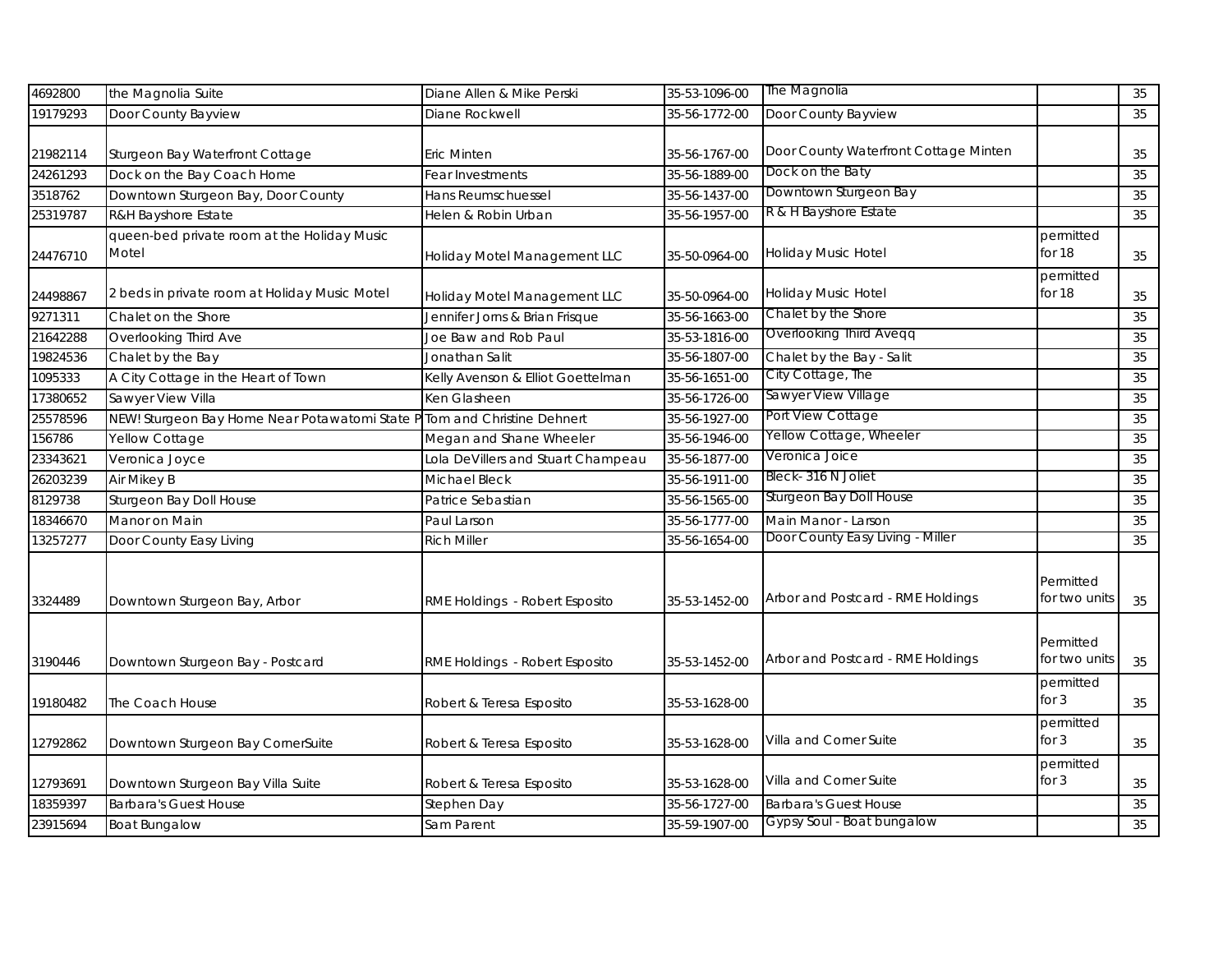| 17586605             | The Diplomat Bed and Breakfast/Chancery suite                               | Tami Dal Santo                                      | 35-54-1544-00                  | Diplomat Bed and Breakfast                         | permitted<br>for six units | 35       |
|----------------------|-----------------------------------------------------------------------------|-----------------------------------------------------|--------------------------------|----------------------------------------------------|----------------------------|----------|
| 9506189              | Diplomat Bed and Breakfast/Treaty Suite                                     | Tami Dal Santo                                      | 35-54-1544-00                  | Diplomat Bed and Breakfast                         | permitted<br>for six units | 35       |
| 18655796             | Petite Maison Bleu                                                          | Terry Cummings                                      | 35-56-1755-00                  | Petite Maison Bleu                                 |                            | 35       |
| 24470520             | Fantastic 2 Bedroom Apartment Luxurious and Mod The Bay Lofts IIc           |                                                     | 35-53-1899-00                  | The Bay Lofts                                      | permitted<br>for $2$       | 35       |
| 24375314             | Modern and Luxurious 1 Bedroom Apartment<br>Downtown                        | The Bay Lofts IIc                                   | 35-53-1899-00                  | The Bay Lofts                                      | permitted<br>for $2$       | 35       |
| 24076184             | Bay Breeze - the Floating Cottage                                           | The Yacht Harbor, LLC & Sturgeon Bay<br>Marinas.com | 35-59-1676-02                  | Door County Houseboat Rentals, LLC                 | permitted<br>for $4$       | 35       |
| 24077834             | Pier Relaxn' - the Floating Cottage                                         | The Yacht Harbor, LLC & Sturgeon Bay<br>Marinas.com | 35-59-1676-01                  | Door County Houseboat Rentals, LLC                 | permitted<br>for $4$       | 35       |
| 18035205             | The Mary I                                                                  | The Yacht Harbor, LLC & Sturgeon Bay<br>Marinas.com | 35-59-1676-00                  | Door County Houseboat Rentals, LLC                 | permitted<br>for $4$       | 35       |
| 18913824             | Desiree the houseboat                                                       | The Yacht Harbor, LLC & Sturgeon Bay<br>Marinas.com | 35-59-1676-00                  | Door County Houseboat Rentals, LLC                 | permitted<br>for $4$       | 35       |
| 23698225             | Boat House on the Bay                                                       | <b>William Anderson</b>                             | 35-56-1629-06                  | <b>Boat House</b>                                  | dcpm                       | 35       |
|                      |                                                                             |                                                     |                                |                                                    |                            |          |
|                      |                                                                             |                                                     |                                |                                                    |                            |          |
| 5585456              | On the shore of Lake Michigan                                               | Ann Emmerich                                        | 36-56-1487-00                  | Emmerich - On the Shore of Lake Michigan           |                            | 36       |
| 20123299             | The Clerestory on Lake Michigan                                             | Christopher Mohar                                   | 36-56-1789-00                  | The Clerestory on Lake Michigan                    |                            | 36       |
| 18073736             | Claybanks   A Woodsy Retreat near Lake Michigan                             | David Goettelman                                    | 36-56-1731-00                  | Clay Banks Woodsy Retreat                          |                            | 36       |
| 22501817             | WaterFront Townhouse on Sturgeon Bay Channel<br>South Unit                  | Joe Fittshur                                        | 36-56-1329-00                  | Port Haven Executive Home                          |                            | 36       |
| 9091864              | porthaven North Unit                                                        | Joe Fittshur                                        | 36-56-1329-00                  | Port Haven Executive Home                          |                            | 36       |
| 13904531             | extra port haven listing                                                    | Joe Fittshur                                        |                                |                                                    | dup                        |          |
| 6253565              | Lake Lane Cottages in Door County 31                                        | Rob Vogel                                           | 36-56-0869-00                  | Lake Lane Cottages                                 | permitted<br>for $3$       | 36       |
| 11700582             | Lake Lane Cottages Camper                                                   | Rob Vogel                                           | 36-56-0869-00                  | Lake Lane Cottages                                 | permitted<br>for $3$       | 36       |
| 11699220             | Lake Lane Cottage #2                                                        | Rob Vogel                                           | 36-56-0869-00                  | Lake Lane Cottages                                 | permitted<br>for $3$       | 36       |
| 10283729             | <b>Historic Family Farm</b>                                                 | <b>Tom Mickelson</b>                                | 36-56-1579-00                  | <b>Historic Family Farm</b>                        |                            | 36       |
|                      |                                                                             |                                                     |                                |                                                    |                            |          |
| 24919179             | Luxury Door County Cottage on the Bay                                       | Brian Baumann & Kelly Young                         | 39-56-1920-00                  | On the Point                                       |                            | 39       |
| 19285613<br>17300921 | Beautiful Waterfront Cabin Door County<br>Family Friendly Cabin On The Bay! | Donn Rozz, Robert Paul<br>Goffard                   | 39-53-1374-00<br>39-56-1709-00 | Rozz Little Cemetery<br>Cabin on the Bay - Goffard |                            | 39<br>39 |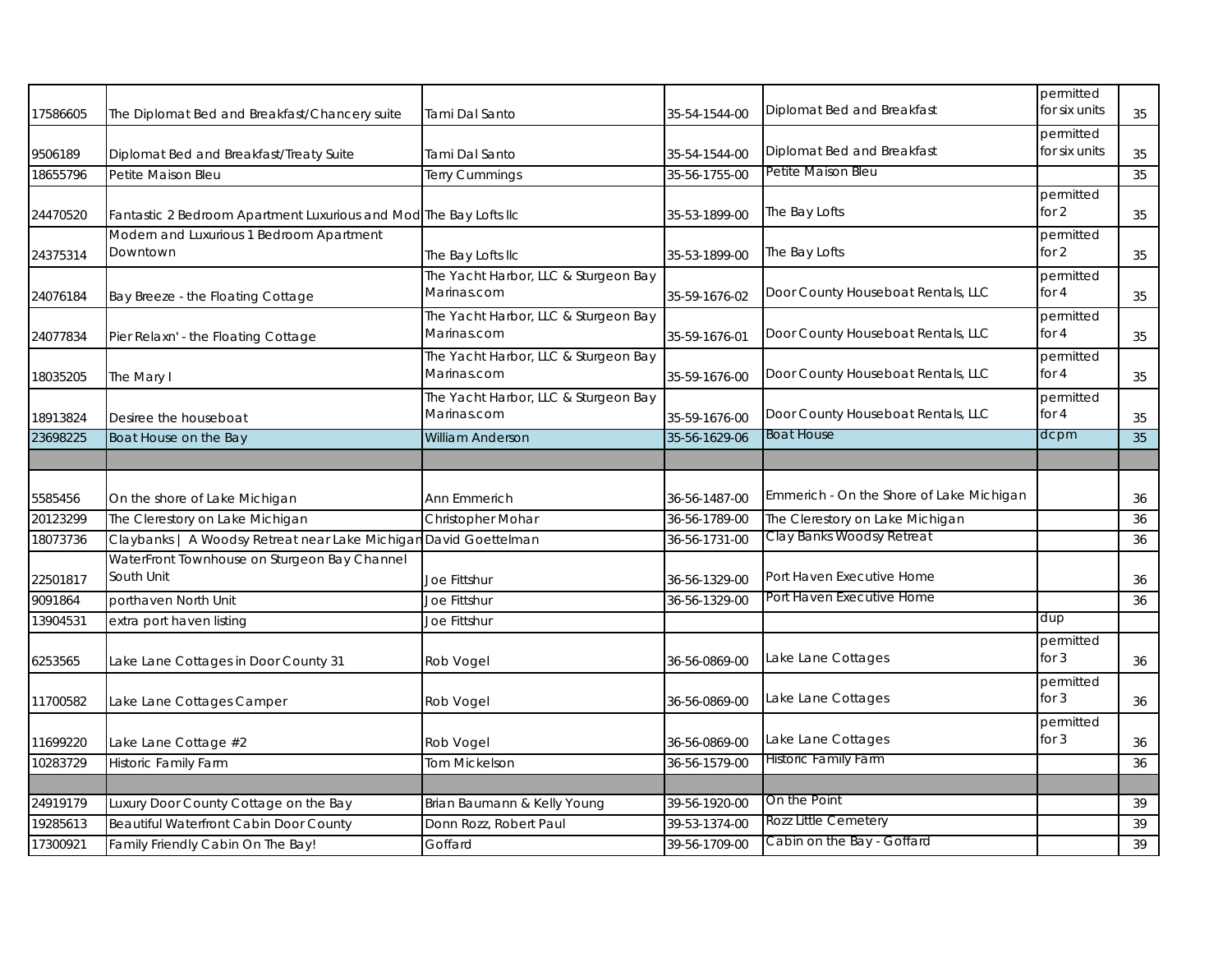| 18833980 | Sunset Cliff Cottage                                            | Jon Hansen                       | 39-56-0860-00 | Sunset Cliff Cottage                      |                       | 39     |
|----------|-----------------------------------------------------------------|----------------------------------|---------------|-------------------------------------------|-----------------------|--------|
| 1327057  | 3 Bedroom Cottage with a Water View                             | Mark and Jill Schwarzbauer       | 39-56-1320-00 | La Bella Casa Di Mattoni                  |                       | 39     |
| 15057147 | Door County Shore Front 2 Bdrm Cabin on 1.2 Acres Pat O'Donnell |                                  | 39-56-1398-00 | Cabin Sun Over Beach                      |                       | 39     |
| 26441383 | Cottage nestled on Little Sturgeon.                             |                                  |               |                                           |                       |        |
| 21410626 | Hidden Treasure - Apartment   Door County                       | Roxanne and Brian Ahlswede       | 39-56-1809-00 | Hidden Treasure House and Appt            | permitted<br>for $2$  | 39     |
| 20622494 | Hidden Treasure House   Door County                             | Roxanne and Brian Ahlswede       | 39-56-1809-00 | Hidden Treasure House and Appt            | permitted<br>for $2$  | 39     |
| 19594834 | Waterfront Door County Cottage                                  | Lisa Soukup                      | 42-56-1774-00 | Waterftont Cottage - Soukup               |                       | 42     |
| 14266444 | Door County Waterfront Cottage                                  | Bur Wholesale Company - John Bur | 42-56-1666-00 | Waterfront Cottage - BUR                  |                       | 42     |
| 25616352 | Island View Cottage on Washington Island                        | Edward & Peri Ann Wasie          | 46-56-1909-00 | Island View Cottage - Wasie               |                       | 46     |
| 11389754 | Charming Near Town Motel Room                                   | <b>Andrew Valentincic</b>        | 46-50-1596-00 | Viking Village                            | permitted<br>for $13$ | 46     |
| 8898775  | Viking Village 2 Bedroom Flat                                   | Andrew Valentincic               | 46-50-1596-00 | Viking Village                            | permitted<br>for $13$ | 46     |
| 14825088 | Charming one bedroom flat at Viking Village                     | Andrew Valentincic               | 46-50-1596-00 | Viking Village                            | permitted<br>for $13$ | 46     |
| 10907613 | Sunrise A Frame on the lake                                     | <b>Andrew Valentincic</b>        | 46-50-1596-00 | Viking Village                            | permitted<br>for 13   | 46     |
| 15351847 | Cozy and charming studio with kitchen.                          | Andrew Valentincic               | 46-50-1596-00 | Viking Village                            | permitted<br>for 13   | 46     |
| 24117398 | Washington Island home With history and warmth                  | Carol Lemon                      | 46-56-1917-00 | Washington Island Historical Home - Lemon |                       | 46     |
| 13156138 | Cute Affordable Cabin on Island - Kayaker Cabin                 | Dawn Chier                       | 46-55-0731-00 | Coffee Creek Cabin                        | permitted<br>for $2$  | 46     |
| 13378765 | Coffee Creek Cabins "Biker Cabin" on Wash. Island Dawn Chier    |                                  | 46-55-0731-00 | Coffee Creek Cabin                        | permitted<br>for 2    | 46     |
| 22717916 | Old Orchard Farm                                                | Deb Sheridan                     | 46-56-1867-00 | Old Orchard Farm                          |                       | $46\,$ |
| 714587   | Quiet Cabin with Deck in Woods                                  | Jim Beneda                       | 46-56-1575-00 | Quiet Cabin in the Woods - Beneda         |                       | 46     |
| 4799617  | Shoreline Log Cottage on Island                                 | Kathleen Cascio                  | 46-56-1510-00 | Danish Log Cabin                          |                       | 46     |
| 14443055 | Bay Farm Lake Cottage                                           | Kathleen Young                   | 46-56-1650-00 | Bay Farm LLC                              |                       | 46     |
| 22534319 | Initiative's Retreat                                            | LLC INITIATIVE'S RETREAT         | 46-56-1846-00 | Initiatives Retreat                       |                       | 46     |
| 25811058 | <b>Breezy Beach</b>                                             | Richard Tobey                    | 46-56-1940-00 | <b>Breezy Beach</b>                       |                       | 46     |
| 23713057 | Watermark Inn-Washington Island (Suite G)                       | Larry Kilduff                    | 46-56-0584-00 | Watermark Inn                             |                       | 46     |
| 26269262 | Watermark Inn-Washington Island (Suite B)                       | Larry Kilduff                    | 46-56-0584-00 | Watermark Inn                             |                       | 46     |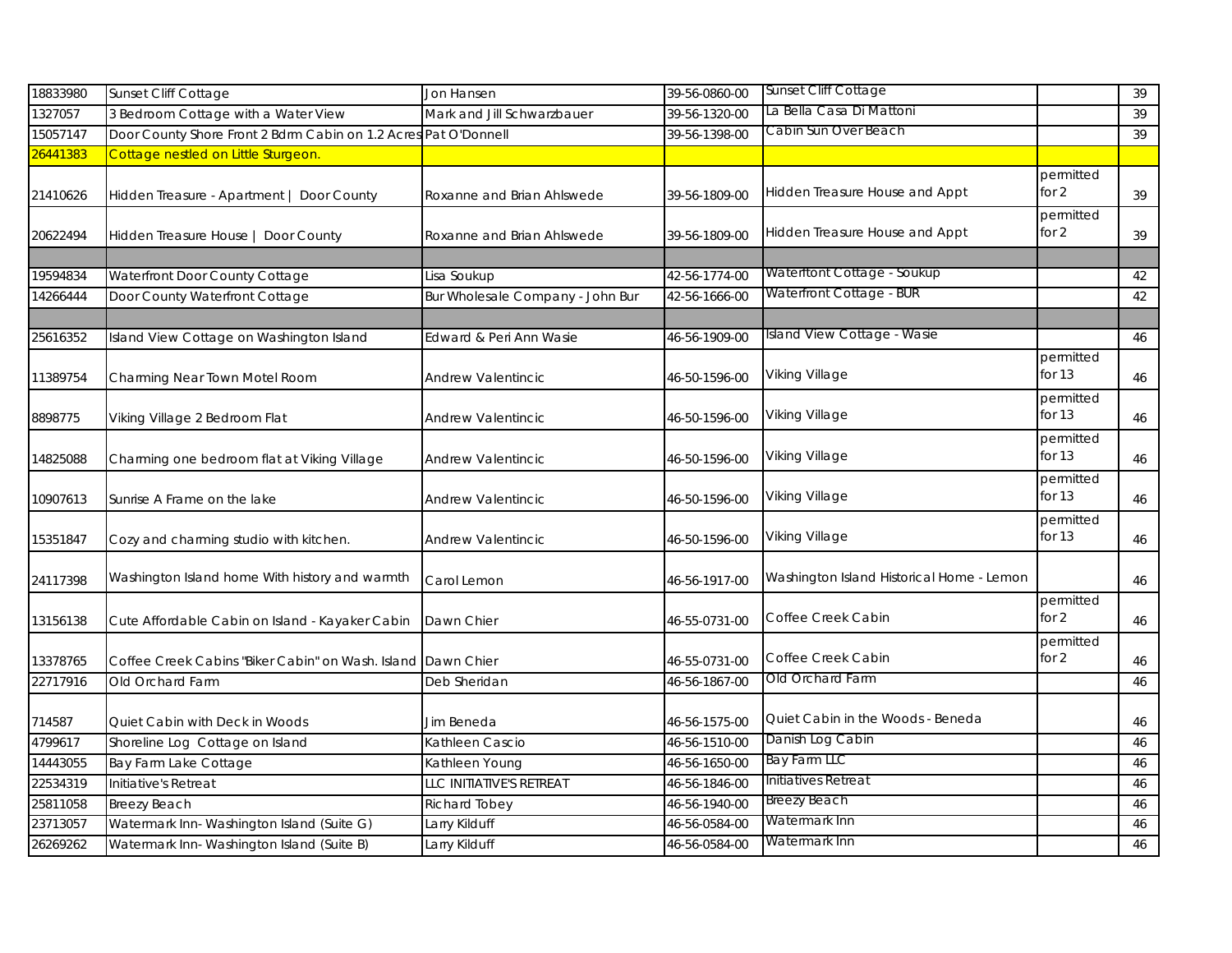| 25488651 | Washington Island Home in the Woods    | Jeff and Corinn Sevcik                         | 46-56-1891-00 | West Harbor - Sevcik             |            | 46 |
|----------|----------------------------------------|------------------------------------------------|---------------|----------------------------------|------------|----|
| 25622011 | Folk Tree Farm on Washington Island    | Casey Dahl & Shawn Murray                      | 46-56-1933-00 | Folk Tree Farm                   |            | 46 |
| 24807794 | Waterfront Cottage, includes 2 kayaks! | Jorgeonson                                     | 46-56-1937-11 | Detroit Harbor Homestead Cottage |            | 46 |
| 25488651 | Washington Island Home in the Woods    | Jeff and Corinn Sevcik                         | 46-56-1891-00 | West Harbor - Sevcik             |            | 46 |
| 20991844 | <b>Menominee River Vacation Home</b>   | Not Door County Comes up in Door County Search |               |                                  | Outside DC |    |
| 20439805 | <b>Nuttall Vacation Stays</b>          | Not Door County Comes up in Door County Search |               |                                  | Outside DC |    |
| 18506853 | Downtown Menominee House               | Not Door County Comes up in Door County Search |               |                                  | Outside DC |    |
| 14266783 | Cottage on Cedar                       | Not Door County Comes up in Door County Search |               |                                  | Outside DC |    |
| 19012043 | Home Away From Home Northern Wisconsin | Not Door County Comes up in Door County Search |               |                                  | Outside DC |    |
| 21816968 | <b>Hogans Place</b>                    | Not Door County Comes up in Door County Search |               |                                  | Outside DC |    |
| 21549001 | Cozy Lakefront Home                    | Not Door County Comes up in Door County Search |               |                                  | Outside DC |    |
| 14648642 | <b>Upper Peninsula MI Retreat</b>      | Not Door County Comes up in Door County Search |               |                                  | Outside DC |    |
| 443694   | Lundgren Tree Farm                     | Not Door County Comes up in Door County Search |               |                                  | Outside DC |    |
| 20411213 | <b>Paradise View</b>                   | Not Door County Comes up in Door County Search |               |                                  | Outside DC |    |
| 19176512 | <b>Book Your Summer Getaway Now</b>    | Not Door County Comes up in Door County Search |               |                                  | Outside DC |    |
| 23237716 | <b>Rest and Ride</b>                   | Not Door County Comes up in Door County Search |               |                                  | Outside DC |    |
| 27232787 | Cute 2 Bedroom Bungalow                | Not Door County Comes up in Door County Search |               |                                  | Outside DC |    |
| 26424111 | Waterfront Inn Sail & Stay             | Not Door County Comes up in Door County Search |               |                                  | Outside DC |    |